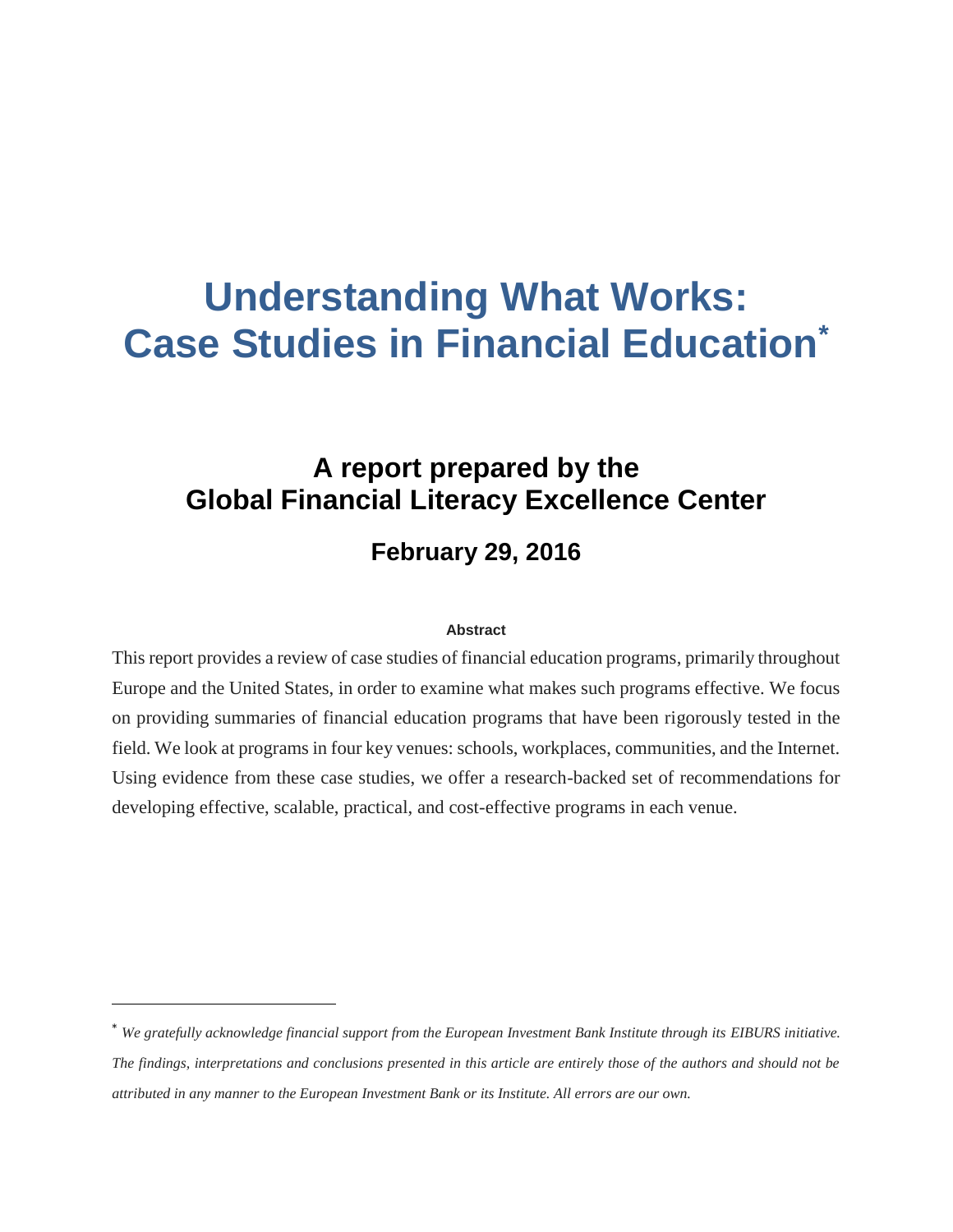# **Index**

| L.          |                                                                                |  |
|-------------|--------------------------------------------------------------------------------|--|
| II.         |                                                                                |  |
|             |                                                                                |  |
|             |                                                                                |  |
|             |                                                                                |  |
|             |                                                                                |  |
|             |                                                                                |  |
|             |                                                                                |  |
|             | E. Case Study 5: State-Mandated Financial Education: United States9            |  |
|             | F. Additional Evidence: Parent and Student Interventions: Brazil10             |  |
|             |                                                                                |  |
| V.          |                                                                                |  |
|             |                                                                                |  |
|             | A. Case Study 1: KPMG Peat Marwick Retirement Benefits Survey: United          |  |
|             |                                                                                |  |
|             |                                                                                |  |
|             | C. Case Study 3: University of Minnesota: United States16                      |  |
|             |                                                                                |  |
|             |                                                                                |  |
|             |                                                                                |  |
|             |                                                                                |  |
|             |                                                                                |  |
|             |                                                                                |  |
|             |                                                                                |  |
|             |                                                                                |  |
|             |                                                                                |  |
|             |                                                                                |  |
|             |                                                                                |  |
| $X_{\cdot}$ |                                                                                |  |
|             | A. Case Study 1: Government Websites: New Zealand and United Kingdom27         |  |
|             | <b>B.</b> Case Study 2: Supervisory Authority for Insurance and Pension Funds: |  |
|             |                                                                                |  |
|             |                                                                                |  |
|             |                                                                                |  |
|             |                                                                                |  |

# **The GFLEC Team**

Melissa Avery Carlo de Bassa Scheresberg Francesca Guiso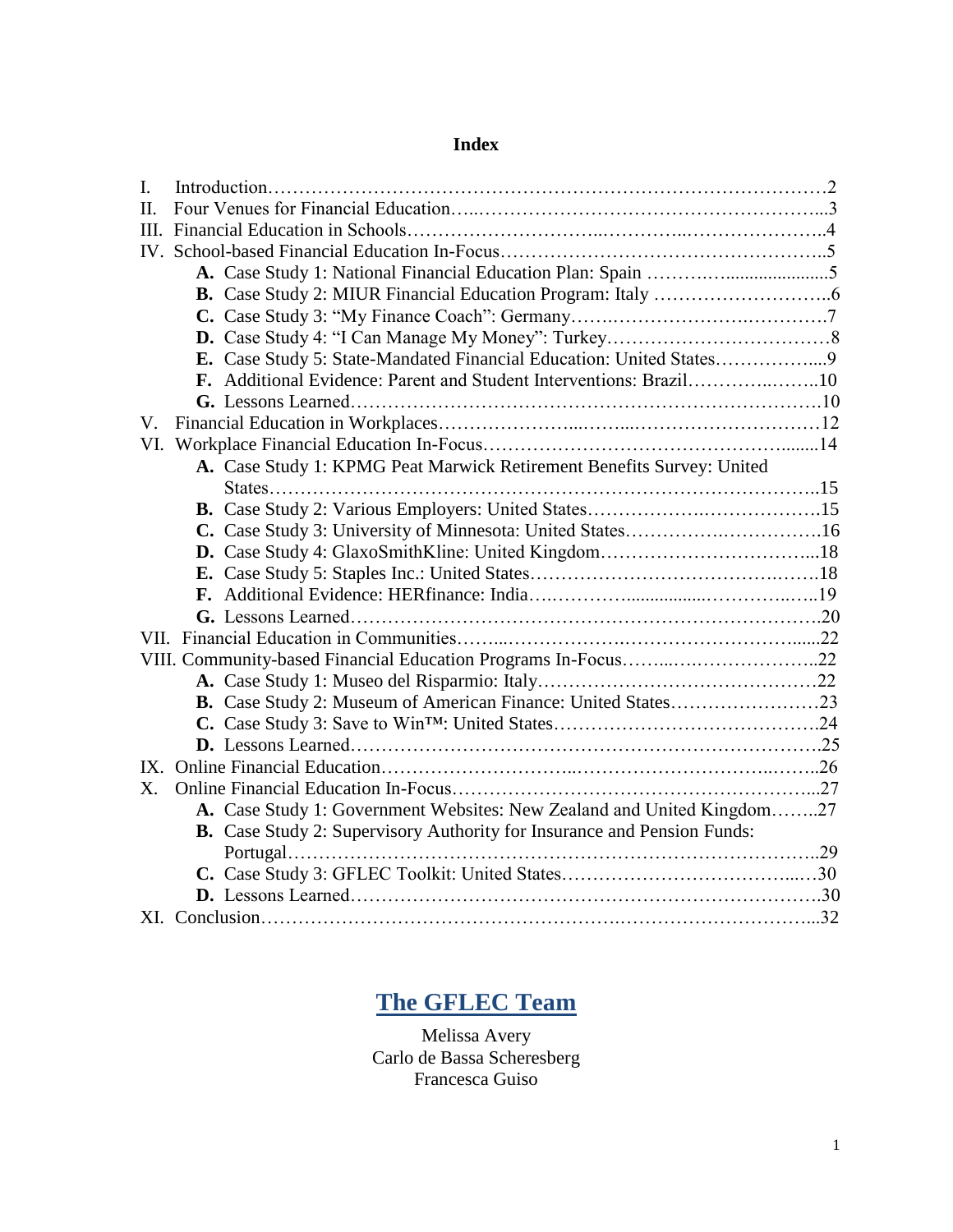# **I. Introduction**

Over the past few decades, financial education has become increasingly important, as individuals are becoming progressively more responsible for their own financial security. Governments, corporations, foundations, and other organizations around the world are investing more and more resources into developing new financial education programs to improve levels of financial literacy. One criticism that has been often put forward is that it is not clear "what works" in financial education; that is, not much evidence is available to help us know which methods are effective in improving financial literacy and, more important, in changing people's behaviors. In some cases, this confusion has led to the conclusion that financial education "just doesn't work" or is not worth investing in. However, as research increasingly shows, the effectiveness of financial education really depends on the context in which it is provided and on the methodological rigor of the teaching methods. For example, a recent study on high school financial education in the US shows that financial education courses are effective when there is a clear, rigorous mandate, and when resources are invested to support the training of the teachers. In states where these conditions are not met, financial education is not effective (Brown, Collins, Schmeiser, and Urban 2014).

Too many financial education programs are implemented ineffectively and have nonrigorous evaluation designs. In 2013, the OECD published a report titled "Evaluating Financial Education Programmes: Survey, Evidence, Policy Instruments, and Guidance" in which it describes surveys of 28 programs in 23 OECD countries, with analysis of their objectives and implementation methods. The analysis showed that most financial education programs have serious weaknesses, such as lack of clear objectives and use of outdated or ineffective materials, non-rigorous evaluation designs without control groups, not utilizing pre- and post-tests, relying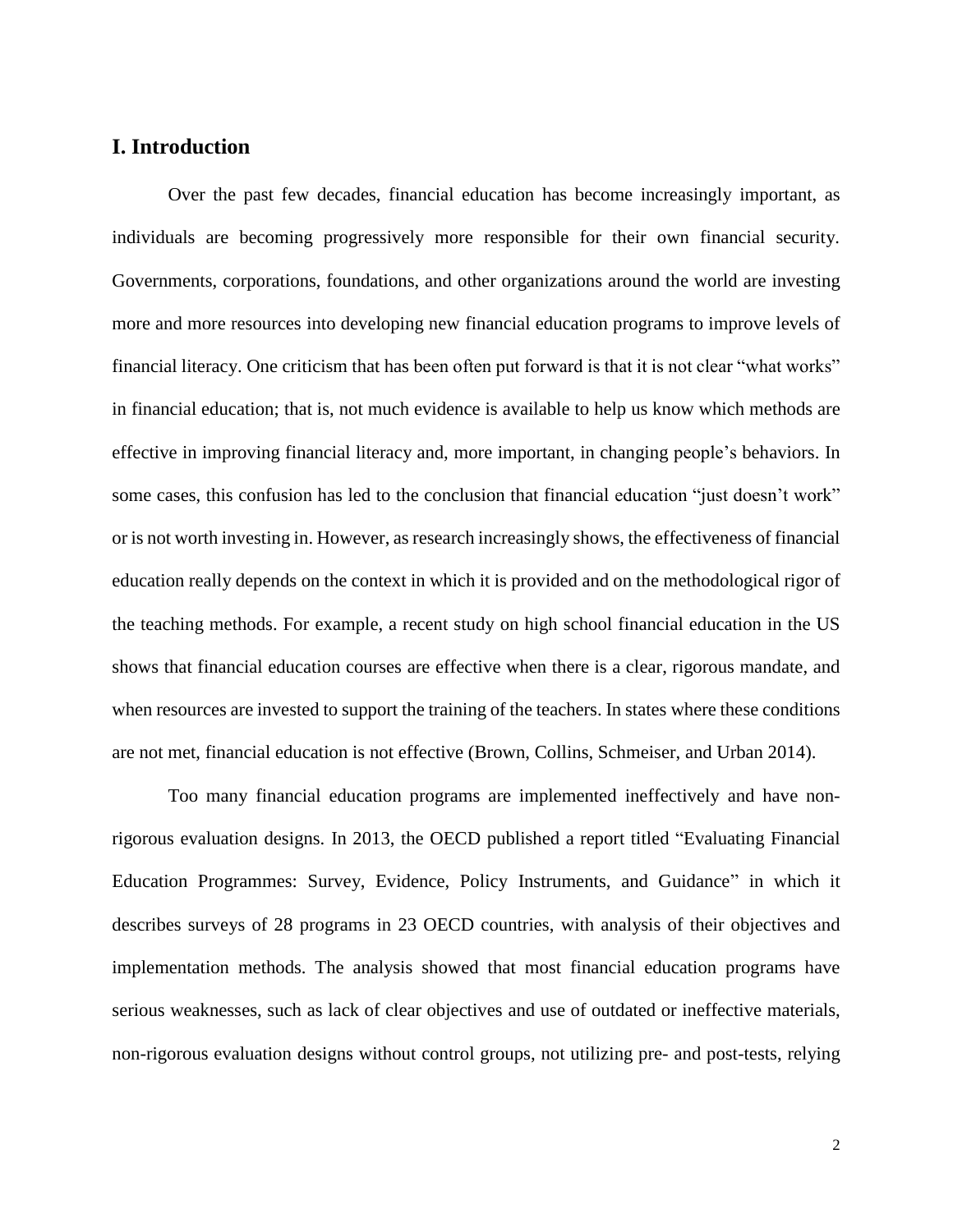only on voluntary participation, and measuring success mainly as a function of participant satisfaction without actually measuring knowledge retention and changes in behavior.

In order to address the lack of understanding about what works in financial education, this report analyzes case studies from around the world detailing specific financial education programs in venues as different as the workplace, schools, community organizations, and the internet.<sup>1</sup> For each case study, we devote specific attention to identifying not only the effectiveness of the programs but also the strategies, methods, or practices that have proven to be effective. In order to provide a concise and relevant review, we have limited our case studies to those implemented in Europe and the United States; however, there are several noteworthy cases from other countries that are worth mentioning and have also been included. <sup>2</sup> When possible, we review only case studies that have undergone rigorous evaluation. As such, the evidence presented can be utilized by program designers to improve existing financial education programs and may serve as a guideline for the development of future programs.

# **II. Four Venues for Financial Education**

 $\overline{a}$ 

The workplace, schools, community organizations, and the internet are four ideal channels for financial education programs. These venues ensure that programs are scalable, i.e., able to reach a large number of people, and target different audiences (nearly all citizens of developed countries will attend school, hold a job, belong to a community, and use the internet at some point in their lives). In particular, the workplace and schools are natural venues for financial education because of their connection to personal finances and general education. For the under- or

<sup>&</sup>lt;sup>1</sup> Previous research (c.f. Fox, et. al 2000) and the OECD/INFE show that these four settings are the most important for financial education.

<sup>&</sup>lt;sup>2</sup> To keep this review relevant and concise we have focused on case studies from Europe and the United States, but we have also included several case studies from other countries that have shown promising results. As such, this review should not be taken as an overview of all financial education programs throughout the world.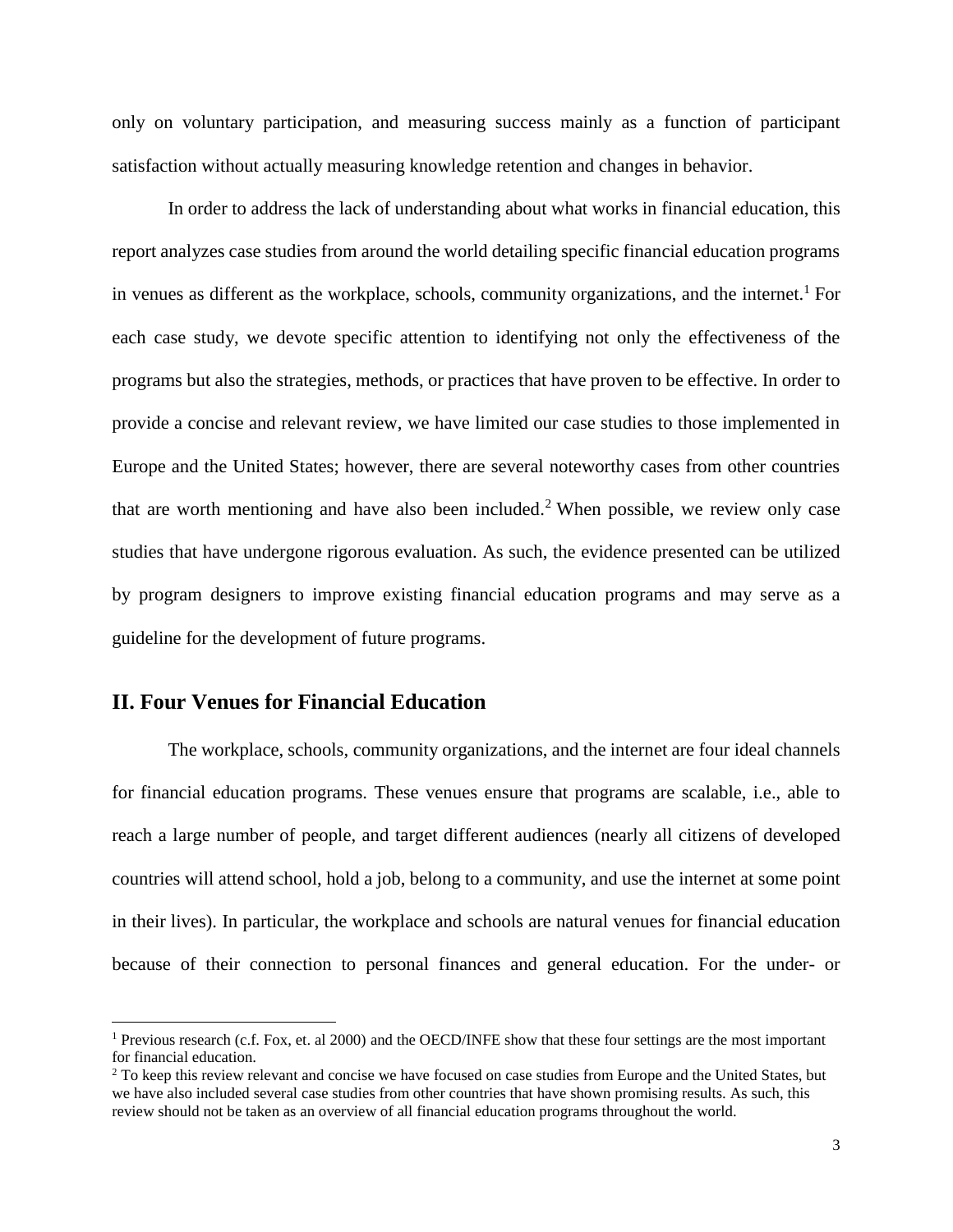unemployed and poorly educated, community organizations may provide financial education that would otherwise be missed. Finally, given the ubiquity of the internet, online resources can do much to level the playing field and reach a large number of people at a low cost. While there are numerous other possible settings for financial education programs, including faith-based organizations and the military, these venues are not as scalable as schools, the workplace, community organizations, and the internet. As such, this report will focus on case studies and lessons learned from financial education programs implemented in these four venues.

#### **III. Financial Education in Schools**

 $\overline{a}$ 

Integration of financial education programs into school systems has been "recent and uneven" (OECD/INFE 2014, 7). Nevertheless, school-based financial education programs are more widespread and have been more extensively evaluated on an international scale compared to workplace financial education programs. High-quality studies in both Europe and the United States have provided valuable information about best practices in school-based financial education programs. Additionally, the incorporation of financial literacy into the Program for International Student Assessment (PISA)<sup>3</sup> has boosted understanding of students' financial capabilities around the world. Though PISA's first round of financial literacy data was as recent as 2012, its reliability and comprehensiveness are transformative in assessing the financial capacities of youth on a global scale.

In the United States, uneven requirements and different implementations at the state level historically rendered evaluation of financial education programs in schools less reliable, usually with downwardly biased results. More recent studies have corrected for this by disaggregating

<sup>&</sup>lt;sup>3</sup> For more information on the PISA data (including the 2012 results) see:<http://www.oecd.org/pisa/aboutpisa/>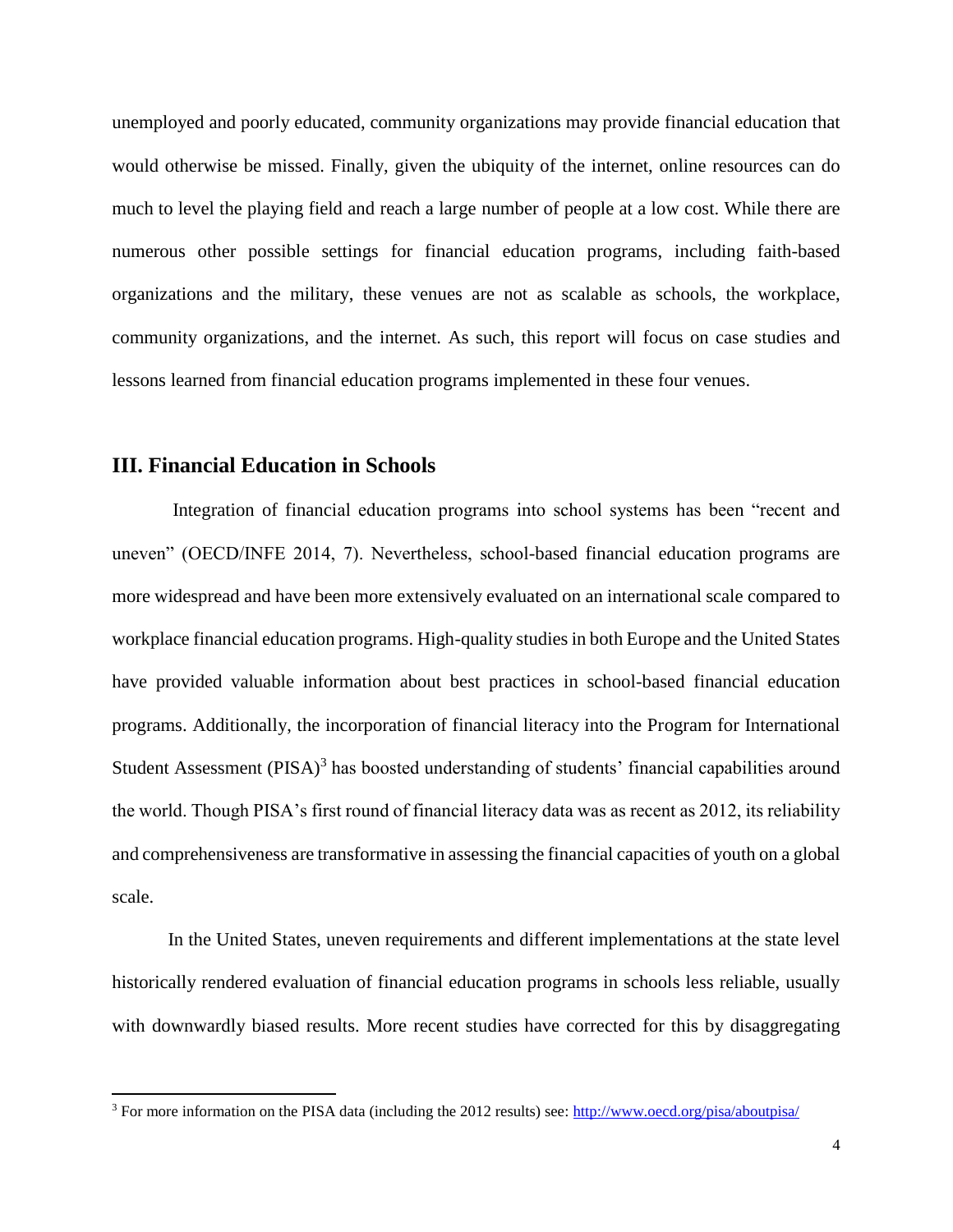programs by intensity. For instance, Brown and others find that, in American states with stringent mandates, students have better financial attitudes and behaviors as compared to those in states without mandates or with lesser mandates. Consistent with international results, they find that rigorous financial education programs in schools have significantly positive outcomes on students' financial attitudes and behaviors (Brown, Collins, Schmeiser, and Urban 2014).

## **IV. School-Based Financial Education In-Focus**

The following section analyzes case studies of five specific programs from Europe and the United States that were proven to work, as well as one additional case study from Brazil that showed promising results, and outlines the lessons that can be drawn from them.

#### **A. CASE STUDY 1: National Financial Education Plan: Spain**

Between February and May of 2013, students from 275 different secondary schools in Spain received financial education classes under the National Financial Education Plan. The program was based on a set of materials and resources meant to be taught over 10 hours that covered topics including but not limited to saving, budgeting, payment methods, banking relationships, and card and data protection. Hospido, Villanuevo, and Zamarro (2015) studied the impact of the course. To do so, they compared scores between pre- and post-tests for treatment and control groups. They found that financial literacy improved among participants by one-third of a standard deviation, a substantial increase given the program's duration (Hospido, Villanuevo, and Zamarro 2015, 2). The evaluation disaggregated various aspects of financial knowledge, which showed that students improved more on non-arithmetic financial questions, meaning the gains were not confined to or driven by development of quantitative skills (Hospido, Villanuevo, and Zamarro, 9–10). To conclude, improvement in student financial capabilities were not driven by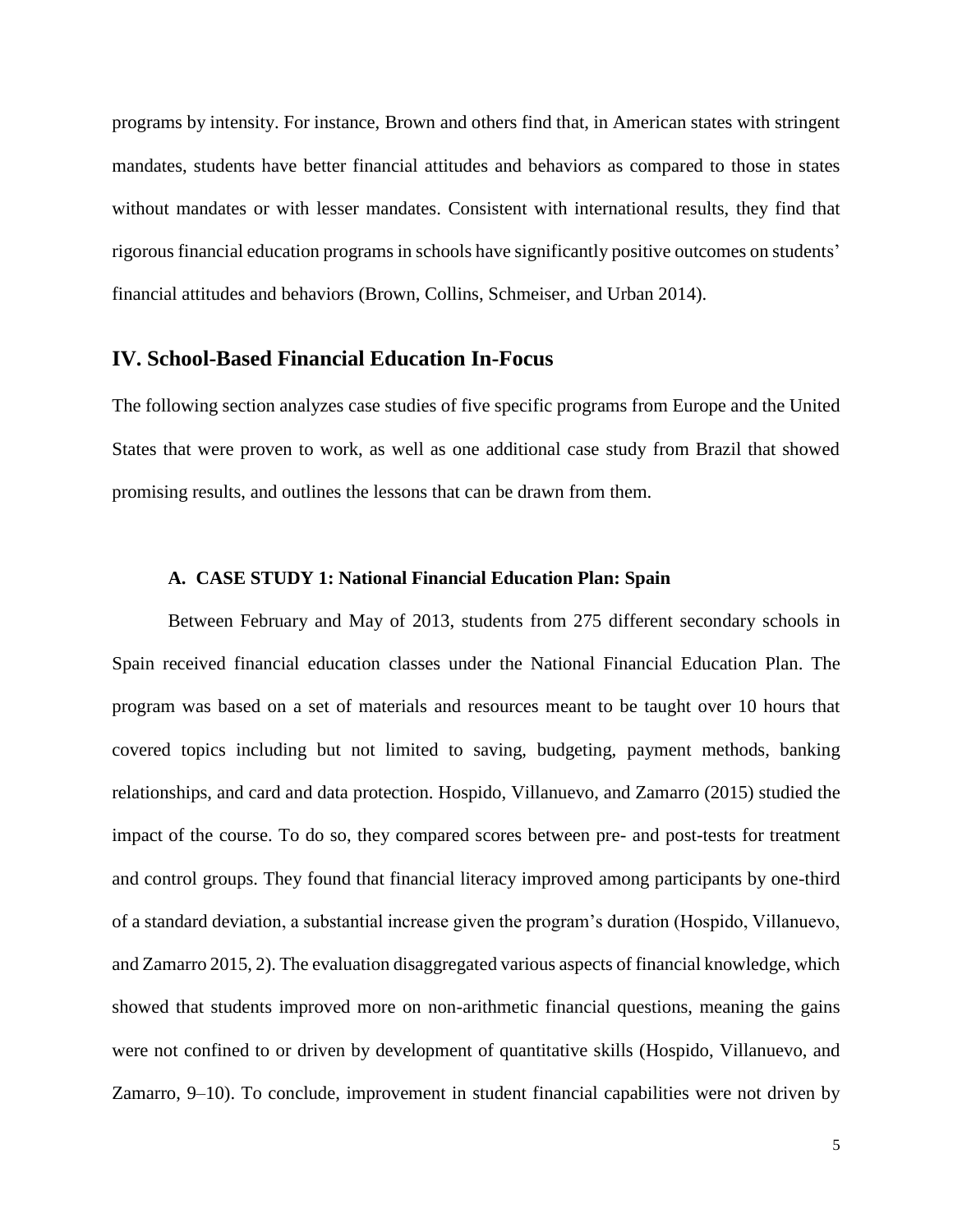the development of quantitative capacities, but they were driven mostly by enhanced comprehension of banking relationships and budgeting (Hospido, Villanuevo, and Zamarro, 20). As such, practitioners should value financial education beyond its quantitative impact and should use curriculum that focuses on qualitative concepts in order to generate the largest impact.

### **B. CASE STUDY 2: MIUR Financial Education Program: Italy**

The Bank of Italy and the Ministry of Education, University and Research, also known as MIUR, implemented financial education curricula in secondary schools in 2007.<sup>4</sup> The year-long program was implemented in two consecutive years and focused on material deemed the most important for students: money and transactions, planning and managing finances, risk and rewards, and the financial landscape (Romagnoli and Trifilidis 2013, 14 & OECD 2012, 18). Romagnoli and Trifilidis examined the effect of the Bank of Italy's secondary school financial education program in their paper "Does Financial Education at School Work? Evidence from Italy." Under a pre-experimental framework, they evaluate the program's impacts using pre- and post-tests in voluntarily participating schools throughout Italy. The test results demonstrate financial knowledge of pupils improved over the course of the program (Romagnoli and Trifilidis 2013, 13). Additional follow-up tests showed that this financial knowledge was retained in subsequent years, so financial education is an investment with potentially high long-run impacts (Romagnoli and Trifilidis 2013, 18). Finally, the study observed gender differences in financial attitudes and knowledge, which is consistent with other international case studies (c.f., Lührmann, Serra-Garcia,

 $\overline{a}$ 

<sup>4</sup> For an overview of the experimental program implemented by the MIUR, download: [https://www.finlitedu.org/team-downloads/overall-tf/nairobi\\_2-2-4-trifilidis.pdf](https://www.finlitedu.org/team-downloads/overall-tf/nairobi_2-2-4-trifilidis.pdf)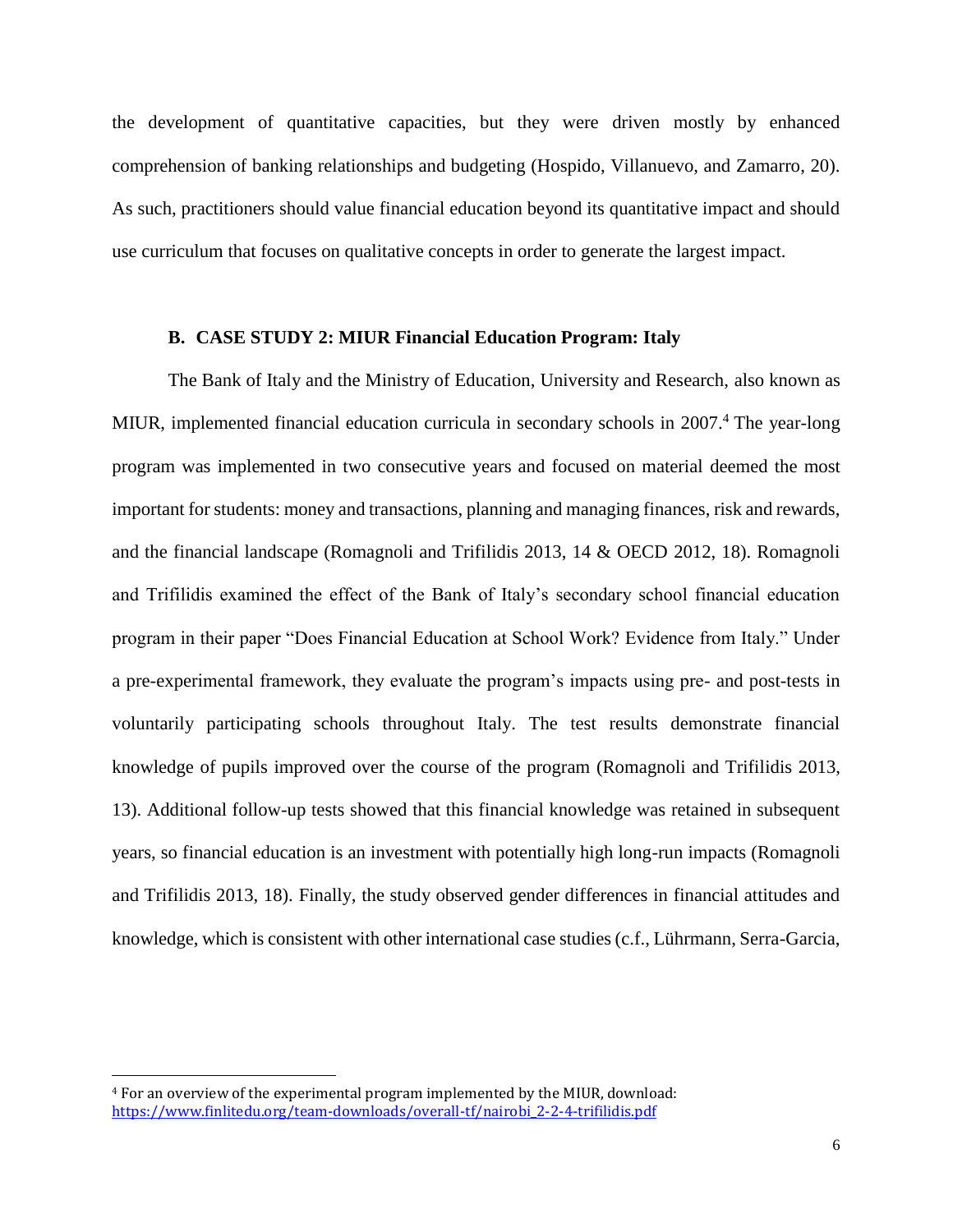and Winter 2012).<sup>5</sup> Specifically, the MIUR program showed boys had better initial attitudes toward and knowledge about financial matters, but that financial education reversed the gender discrepancy in financial knowledge (Romagnoli and Trifilidis 2013, 17). According to these results, school-based financial education programs have significant, long-term impacts but they must correct for entrenched gender disparities in financial matters; to do so, they should be implemented early and address topics that are crucial and relevant to the audience.

#### **C. CASE STUDY 3: "My Finance Coach": Germany**

In 2010 German schools launched the "My Finance Coach" program, a personal finance education curriculum for students aged 10 to16, which has since spread to 12 other countries, including Argentina, Brazil, England, Indonesia, Ireland, Malaysia, Poland, Singapore, Sri Lanka, and Thailand, and has impacted approximately 750,000 students.<sup>6</sup> Administered by volunteer financial professionals, the curriculum at the time consisted of three 90-minute training modules on shopping, planning, and saving. The shopping module provides information about the purpose of advertising and the distinction between impulsive and premeditated shopping decisions. The planning module highlights the difference between one-off and repeated costs and offers budgeting tools to assist students in reaching their financial goals. The saving module explains the difference between various financial products, specifically discussing trade-offs between risk, liquidity, and return. The class was administered by volunteer financial professionals during normal class hours and allocation between treatment and control groups was done at the school level to avoid spillover effects (Lührmann, Serra-Garcia, and Winter 2012, 2).

 $\overline{a}$ 

<sup>5</sup> Lührmann, Serra-Garcia, and Winter analyzed a school based financial education program in Germany that also showed gender disparities in financial attitudes and knowledge. Specifically girls begin with lower interest and selfassessed knowledge and save less than boys, with the gender gap appearing at young ages.

<sup>6</sup> For more information on Germany's "My Finance Coach", see: http://en.myfinancecoach.org/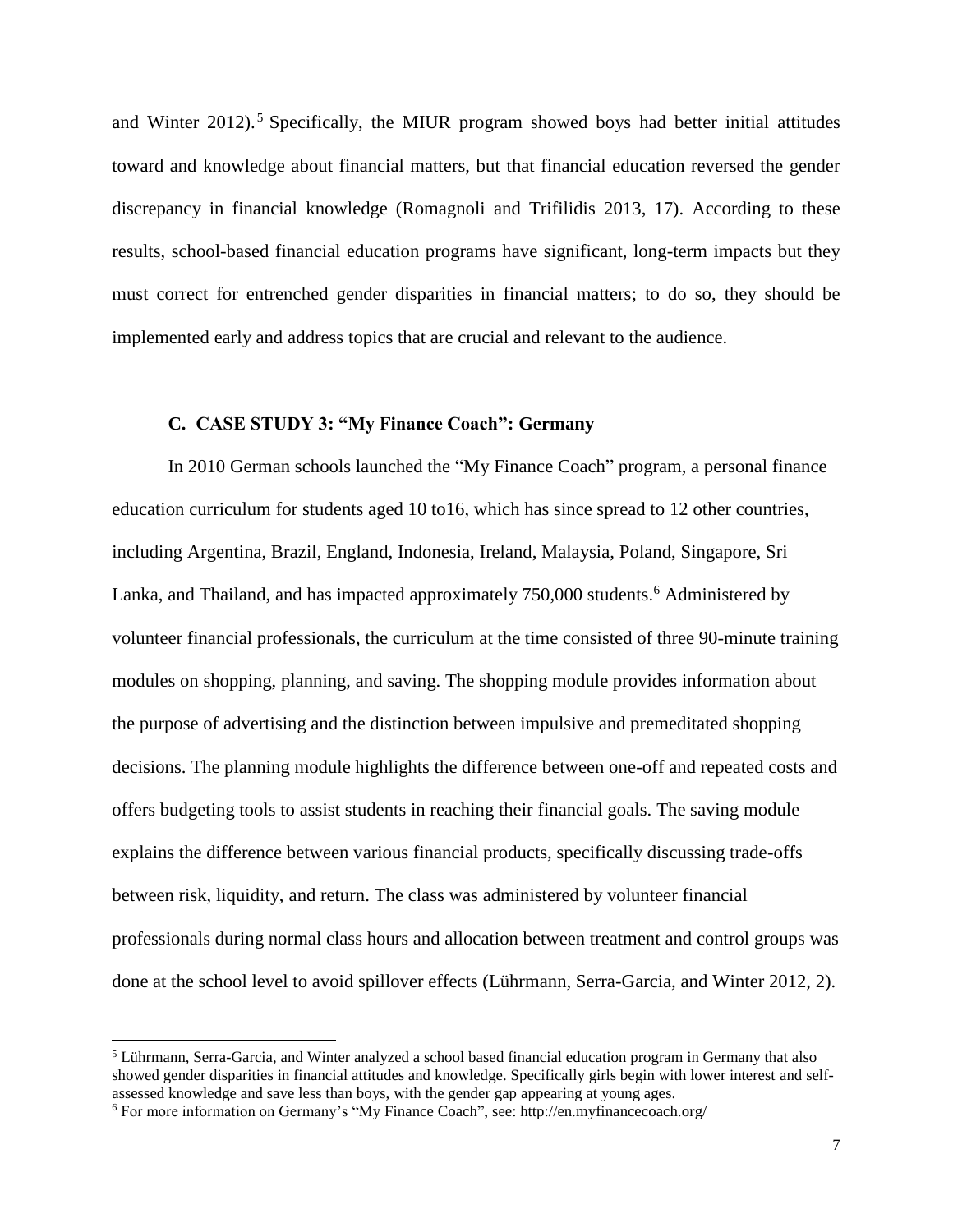Researchers Lührmann, Serra-Garcia, and Winter analyzed the effect of Germany's "My Finance Coach" in 2012 using a randomized controlled trial of German high school teenagers. The researchers used a difference-in-difference approach and examined the changes in outcomes between tests over the course of the year. Pre-test results showed students had a tendency toward risky behavior and low financial knowledge. After the program, however, participants showed significant gains, with 21 percent of participants decreasing their impulsive buying (Lührmann, Serra-Garcia, and Winter 2012, 15). Furthermore, the program showed a 20 percent increase in the interest of financial matters, and 21 percent of students increased their self-assessed financial knowledge (Lührmann, Serra-Garcia, and Winter 2012, 3). Importantly, the study showed that girls have lower interest in and self-assessed financial knowledge, which is consistent with other international literature (c.f., Graham, Stendardi, Meyers, and Graham 2002). These findings suggest that the gender gap in financial literacy and behaviors begins at a very young age (Lührmann, Serra-Garcia, and Winter 2012, 4). Overall, the study indicates that financial education programs can have large impacts on student knowledge and behavior, but entrenched gender disparities must be recognized and addressed.

#### **D. CASE STUDY 4: "I Can Manage My Money": Turkey**

In Turkey, a financial education program for students called "I Can Manage My Money" had tremendous success in improving students' financial behaviors. The program included seminar-style classes on budgeting, payments, income, savings, debts, and national economic regulations that used specific examples targeted to the age group of the participants. The program launched in 2009 and the first impact testing was conducted in April 2011, when evaluators measured financial behavior outcomes through pre- and post-tests of students who had taken part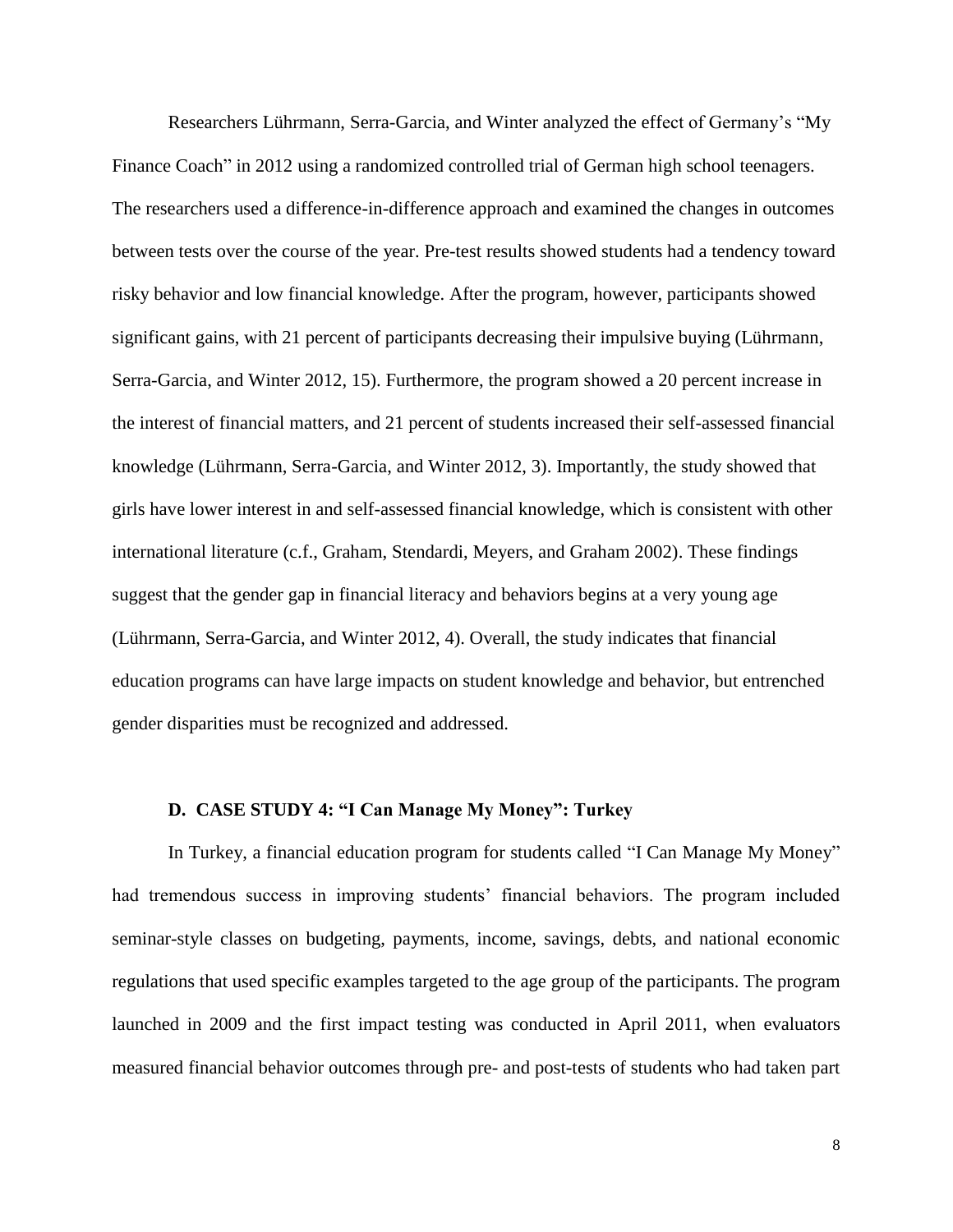in the program. According to the OECD/INFE's program summaries, a simple descriptive study found substantial improvements in budgeting within the first year. Of the over 9,000 program participants, 75% adopted a monthly budgeting system, and 87% of those adhered to the system in the first year. Eighty-four percent of program participants became more conscious of their monthly spending, and 62% of attendees began to list their spending regularly. Financial knowledge also improved: 75% of program participants claimed that their financial knowledge increased (OECD International Gateway for Financial Education, Database of Programs, Turkey: I Can Manage My Money).<sup>7</sup> Turkey's case suggests that a targeted, comprehensive budgeting curriculum can lead to profound improvements in youth financial behaviors and knowledge.

### **E. CASE STUDY 5: State-Mandated Financial Education: United States**

Implementation of financial education in the United States has historically been uneven due to the separation of federal and state powers over schooling—each state has the power to mandate financial education and decide what material is required to be taught. The lack of uniform financial education has led to contradictory results in testing the effectiveness of financial education on increasing financial knowledge and improving financial behaviors. To test the effect of state-mandated financial education, authors Brown, Collins, Schmeiser, and Urban (2014) compared the credit behaviors of young adults in Texas, Georgia, and Idaho. The three states all implemented rigorous state mandates in 2007 which required students to take a financial education course and pass a subsequent exam and also required schools to dedicate resources to training teachers.<sup>8</sup> The authors compared credit scores and delinquency rates of young adults aged 18 to

 $\overline{a}$ 

<sup>7</sup> To search through the full OECD/INFE database of programs see: http://www.financialeducation.org/gdofe.html

<sup>&</sup>lt;sup>8</sup> These mandates are considered rigorous in comparison to other state mandates that don't require students to take the offered course, be tested on the material, or require teachers be trained on the material.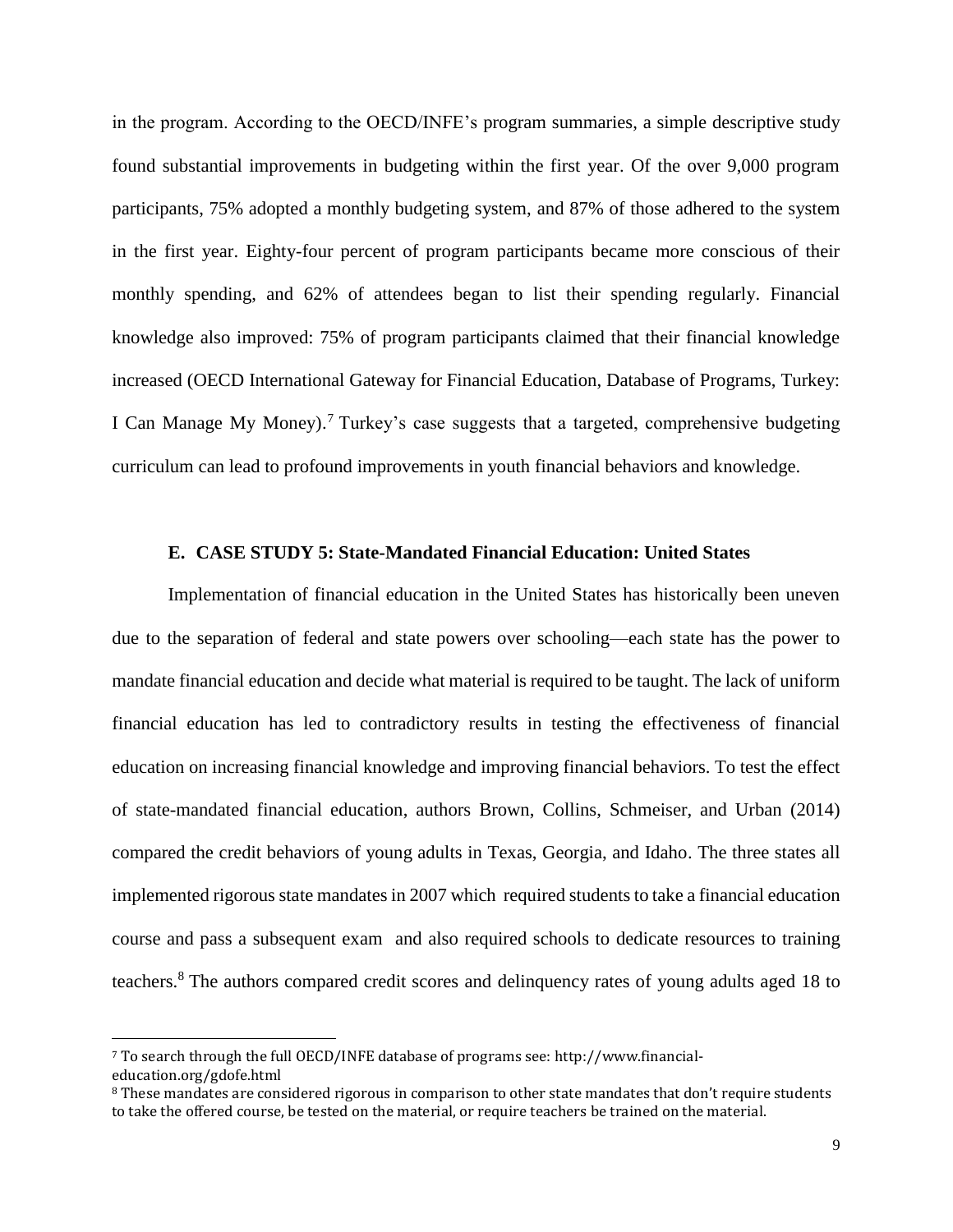22<sup>9</sup> from these three treatment states to those in 25 other control states, using data from the Federal Reserve Bank of New York/Equifax Consumer Credit Panel. They found that three years after a student was exposed to the personal finance education they had on average a 29-point higher credit score in Georgia, a 7-point higher credit score in Idaho, and a 13-point higher credit score in Texas.Additionally, in the incidence of 90+ day delinquency, they saw a reduction of 3.6 percentage points in Georgia, 1 percentage point in Idaho, and 3.3 percentage points in Texas. They found all of their results significant at the 1% level demonstrating that rigorous statemandated financial education programs that include examinations and teacher trainings yield positive effects.

#### **F. ADDITIONAL STUDY: Parent and Student Interventions: Brazil**

Authors Miriam Bruhn, Luciana de Souza Leão, Arianna Legovini, Rogelio Marchetti, and Bilal Zia used a randomized controlled trial to study the impact of a targeted high school financial education program across 20,000 high school students from six states and 868 schools throughout Brazil (Bruhn, de Souza Leão, Legovini, Marchetti, Zia 2013). Treatment schools were randomly assigned and teachers were trained on the material and implementation methodology. In addition, they also studied the impact of a parent intervention, in which parents of students in treatment schools were invited to a workshop where they were shown either a control video or a financial education video. Results of the survey showed that the program led to an increase in financial knowledge, an increase in saving for purchases, a greater likelihood of financial planning, and greater participation of students in household decision making. The study also showed that students whose parents watched the video had a greater increase in disposable savings compared

 $\overline{a}$ 

<sup>9</sup> The authors chose to look at those aged 18 to22 because these students would have taken a mandated financial education course three years earlier.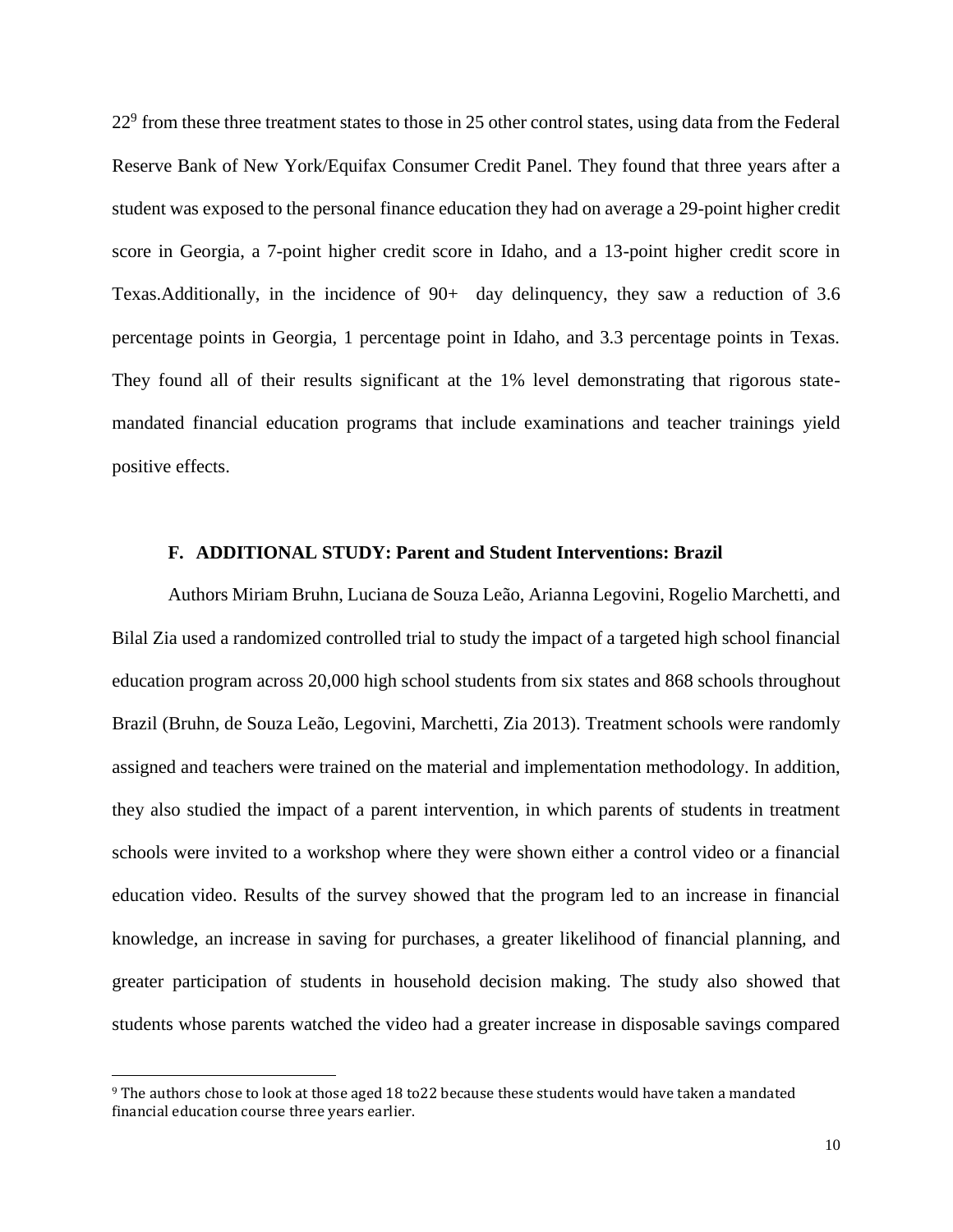to those whose parents watched the control video. The study overall illustrates the effectiveness of targeted school programs and complementary parent interventions.

# **G. Lessons Learned**

From the case studies and current literature regarding school-based financial education, we can identify six strategies for improving the efficacy of financial education in schools:

#### **1. Curriculums should be targeted, comprehensive, and age-appropriate.**

• Research shows that money and transactions, planning and managing finances, risk and rewards, and the financial landscape are the most important topics for students, but examples should be targeted and ageappropriate. For example, elementary school children should not be expected to calculate compound interest nor should middle school children necessarily be expected to know definitions of mutual funds, stocks and bonds.

# **2. Programs need to address and acknowledge gender disparities in financial attitudes and behaviors.**

- Because girls often have a lower baseline interest in and awareness of financial issues, it is incredibly important for curricula to target them. Therefore, materials and instruction should use a range of examples and images to ensure that it is as relatable and relevant to female students as it is to male students.
- **3. Programs should focus on trying to improve students' knowledge of qualitative concepts.**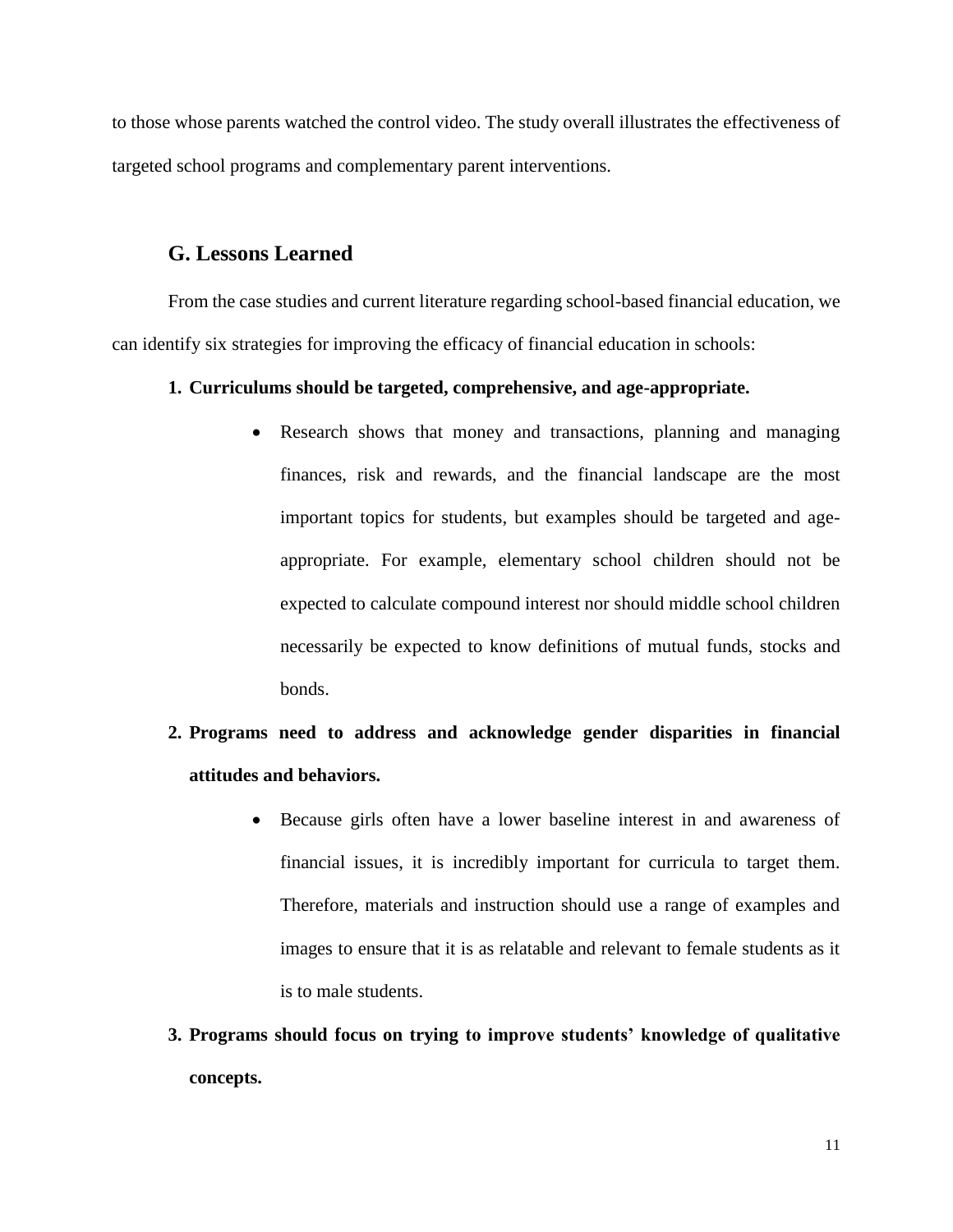- Financial education programs have shown the greatest results in improving students' qualitative knowledge (such as understanding of banking relationships and budgeting); therefore they should focus their content on this material to have the greatest impact (Hospido, Villanuevo, and Zamarro 2015).
- **4. Programs should be provided to children as early as possible and should continue as children progress through school.**
	- Research shows that rigorous and continuous financial education programs have substantially greater effects than one-time programs (Brown, Collins, Schmeiser, and Urban 2014 & OECD 2013).
- **5. Programs should include a rigorous evaluation component to measure effectiveness.**
	- In order to ensure effectiveness and recognize where programmatic changes should be made, programs should assess students' changes in behavior and include a feedback component (OECD/INFE 2013).
	- **6. Educating parents can strengthen their involvement in their children's education, generate valuable learning dynamics within the household, and reinforce children's learning.**
		- Research has shown that conducting workshops for parents at the same time as students are taking financial education courses can leverage and reinforce the effectiveness of the course materials (Bruhn, de Souza Leão, Legovini, Marchetti, and Zia 2013).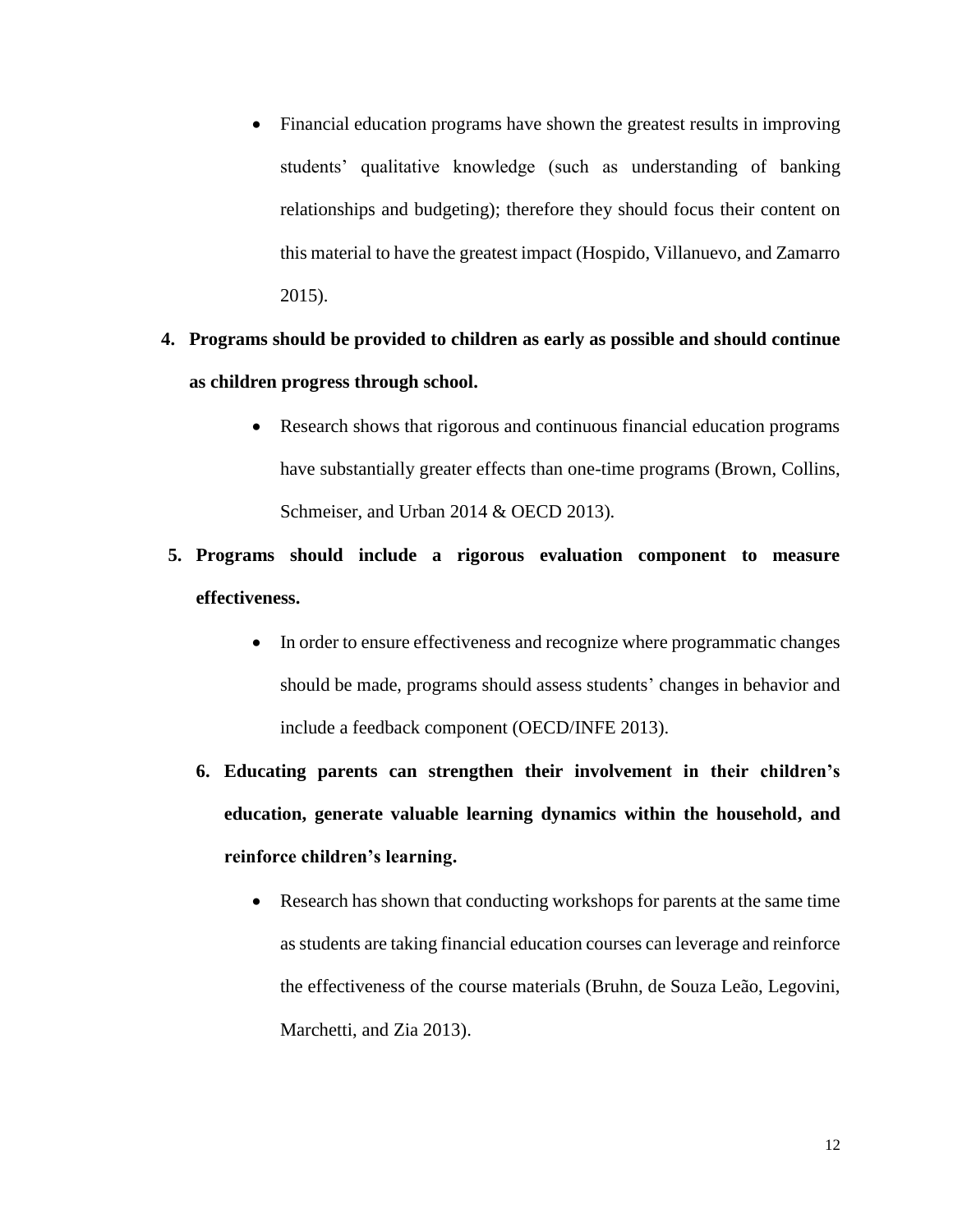# **V. Financial Education in Workplaces**

Personal financial decision-making has become increasingly burdensome and complicated. Employees now must decide how much to contribute to their defined contribution (DC) retirement accounts, as well as determine how to manage their debt within complex financial markets. These responsibilities were rapidly passed from employers to employees, and as a result employees are not always adequately equipped to make informed personal financial decisions (Lusardi and Mitchell 2007). Only recently has employee-targeted financial education become a policy priority in this new environment (CFPB 2014).

Current research demonstrates that employer-based financial education programs can generate gains for both employees and employers (Lusardi 2013 & Bayer, Bernheim, and Scholz 2008). For example, many employers face problems retaining employees; however, studies show that employees who receive financial education in the workplace are more likely to be satisfied with/supportive of their employer, making them less likely to quit (Hira and Loibl 2005). Additionally, several studies show that financially secure employees are less likely to be stressed and distracted at work, leading to higher productivity (Joo and Grable 2000). Other studies have shown that financial stress can lead to health issues; therefore, by providing financial education, employers will increase productivity and reduce the amount they need to spend on employee healthcare (CFPB 2014, 15–16). Furthermore, by promoting adequate preparation for retirement, an employer may avoid subsequent conflicts (e.g., demands for more generous pension benefits) with older, poorly prepared workers (Bayer, Bernheim, and Scholz 2008, 11). As such, both employers and employees benefit from workplace financial education programs.

Moreover, financial education at work can easily be scaled; spreading the cost of programs over a large number of employees means that the programs are ultimately a low-cost/high-return

13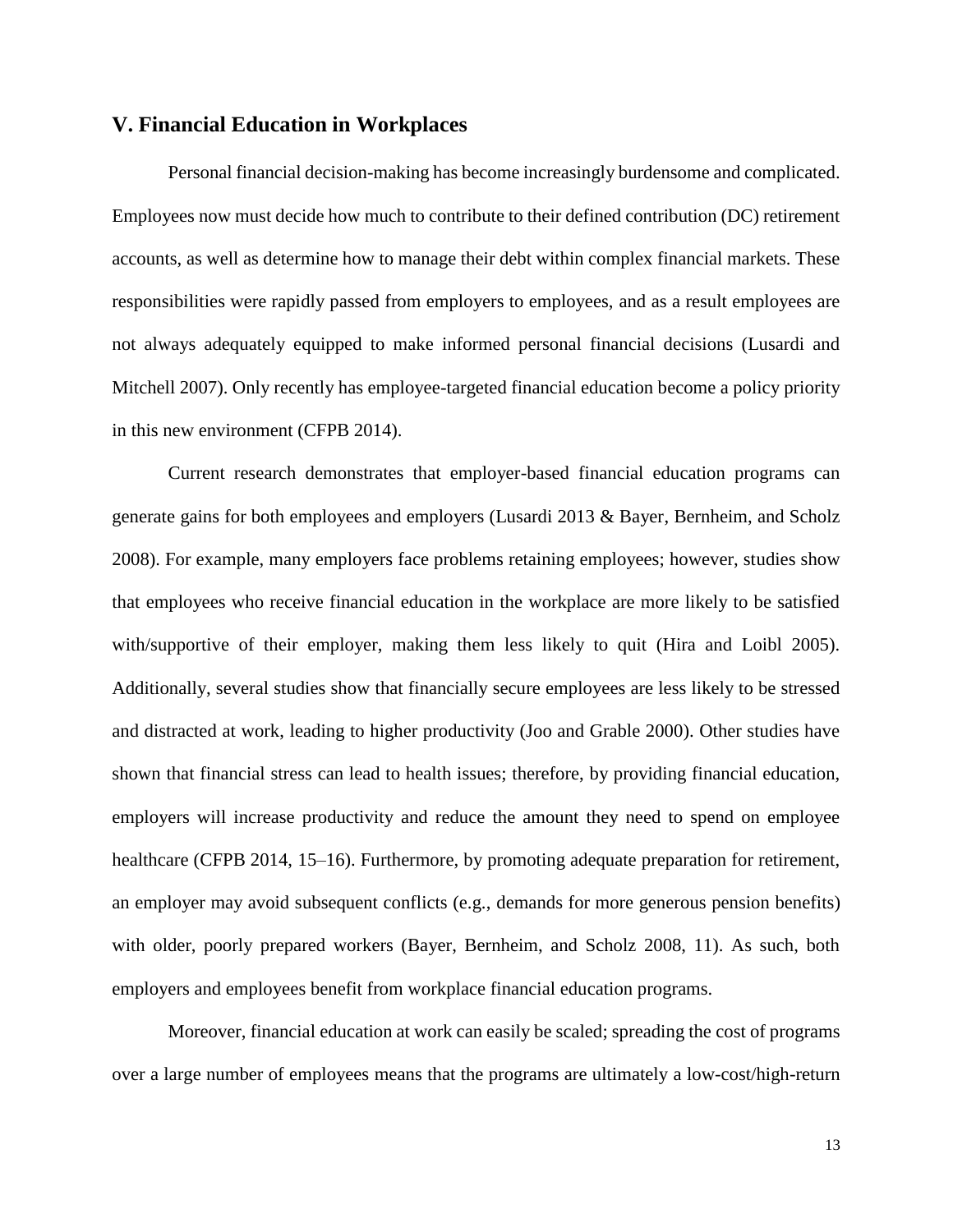endeavor (CFPB 2014, 18). Unfortunately, obstacles sometimes arise with offering financial education at work, as employees may be wary of disclosing financial problems to employers, and employers may worry about being liable for any advice given (CFPB 2014, 22). Nevertheless, with continuous improvements in program design and content, financial education's role in the workplace will continue to grow in importance. More research is needed on the impact of education unrelated to retirement, especially in Europe. That being said, the case studies below, which examine American employer-based retirement education, provide useful lessons for best practices in workplace financial education.

## **VI. Workplace Financial Education In-Focus**

The following section examines five case studies from Europe and the United States, as well as a noteworthy study from India.

# **A. CASE STUDY 1: KPMG Peat Marwick Retirement Benefits Survey: United States**

Using data from the KPMG Peat Marwick Retirement Benefits Survey, a cross-sectional survey of US households, Bernheim and Garrett (2003) find that employees working at firms with financial education had higher rates of all types of retirement savings, but they find heterogeneous income impacts (Bernheim and Garrett 2003). Using a survey randomly administered by telephone, the authors gathered standard economic and demographic information, followed by more specific data regarding retirement education in the workplace, economic and financial knowledge, sources of information and advice on retirement planning, and childhood experiences of possible relevance to later financial decisions. After collecting the data, the authors selectively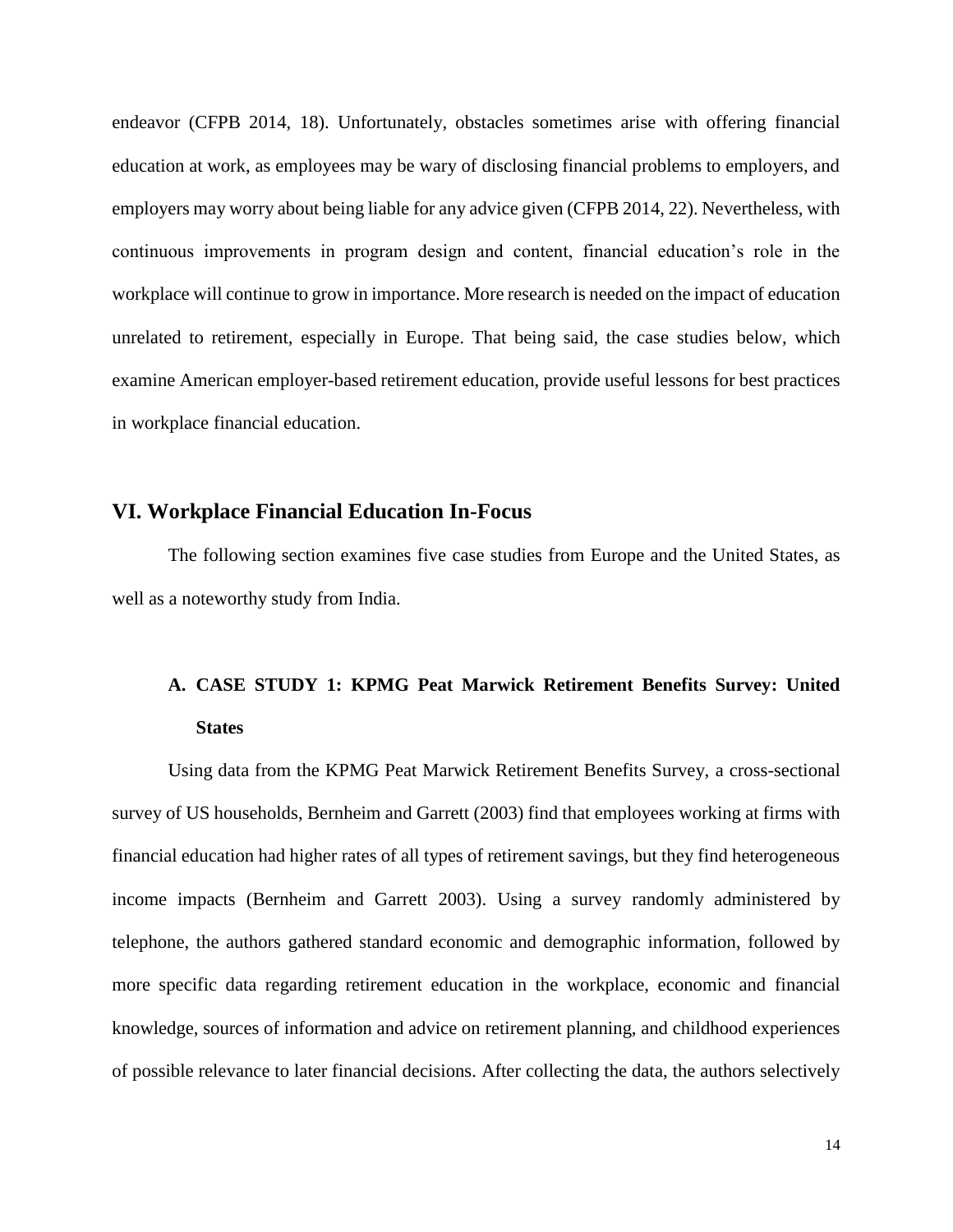resampled from their dataset to obtain a more demographically balanced benchmark and controlled for several factors, including homeownership, age, race, and income. With these data, they estimated the intent-to-treat effect by including all employees for whom financial education programs were available. They find evidence of substantial variation in effect by income but not by other factors. In particular, individuals at lower ends of the income distribution experienced greater savings and asset accumulation (except for total wealth) in response to financial education programs than did their high-income counterparts. Their results support the notion that financial needs differ by income level. Without financial education, low-income individuals may be particularly vulnerable to a financially insecure retirement (Bernheim and Garret 2003). As such, workplace-based financial education programs should consider the high-potential impact on lowincome individuals when specifying a target audience and designing content.

#### **B. CASE STUDY 2: Various Employers: United States**

 $\overline{a}$ 

Clark, Morrill, and Maki (2011) conducted a randomized controlled trial to determine whether providing information about the benefits of saving for retirement at the workplace increased participation in retirement savings accounts. To test this, the authors randomly distributed two flyers featuring the firm's retirement offerings to employees.<sup>10</sup> One flyer included only information regarding the benefits of saving for retirement versus spending today, while the other contained additional information about peers' saving behavior. In order to measure the impact of the flyers, the authors tested for both informational effects and peer effects. They found that both effects were positive for workers from particular age groups; especially for workers aged

<sup>10</sup> The study was conducted on employees at BB&T, Progress Energy (PGN), Pepsi Bottling Ventures (PBV), Martin Marietta Materials (MMM), North Carolina State University (NCSU), and the Williams Companies (WLM).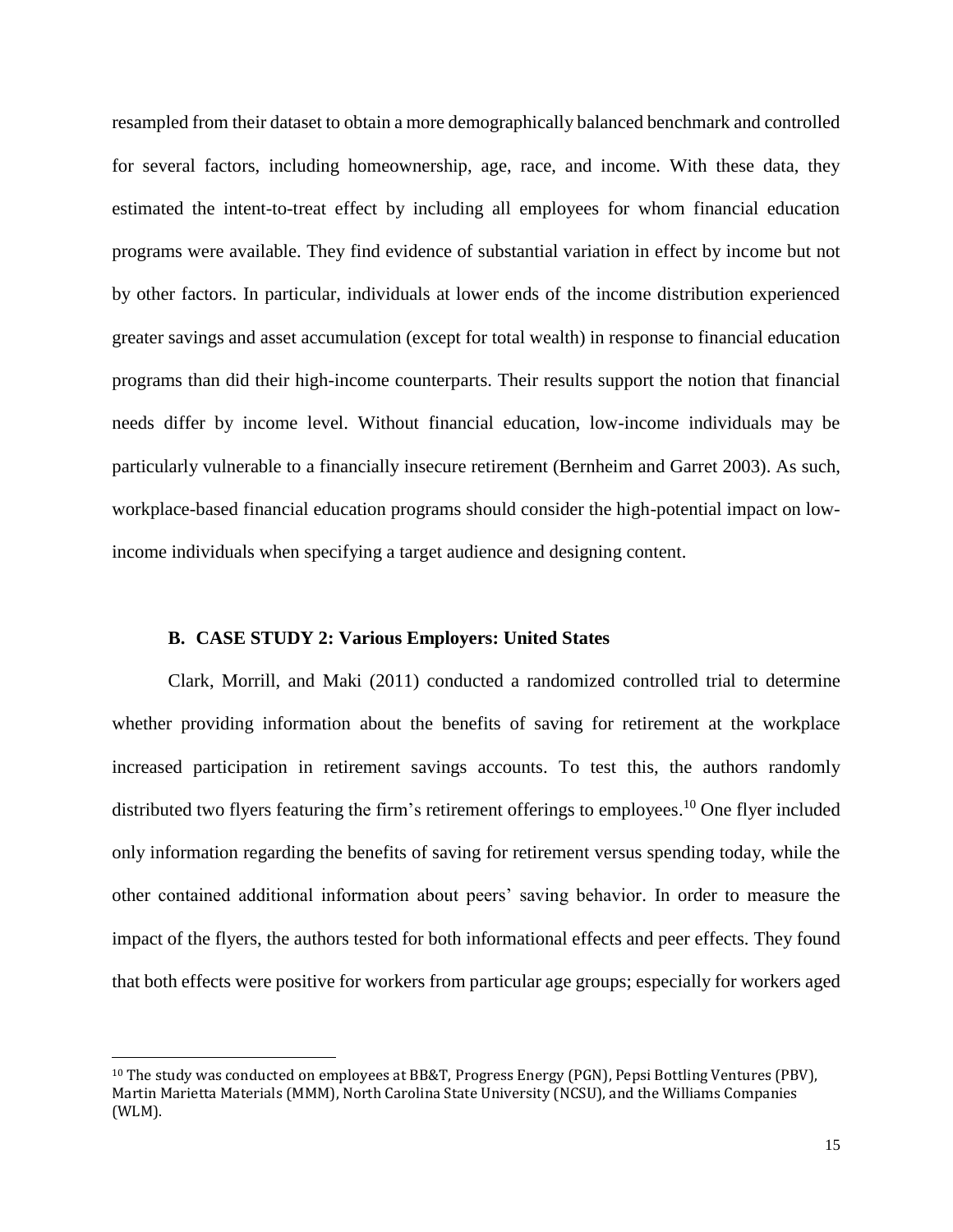18 to24 and 35 to44, meaning those who received the flyers were more likely to enroll in their employer's 401(k) plan than their control group counterparts. However, the intervention had negative effects on workers aged 45 and over. This may be attributed to the fact that the flyers explained the importance of saving for retirement through long-term growth, which is more relevant for younger workers than those closer to retirement.  $^{11}$  One of the key takeaways from this research is that financial education programs need to be *targeted*, meaning the programs need to be relevant to the people who receive it. Furthermore, a good practice is to pre-test the information in focus groups beforehand to detect unwanted effects. As such, it is crucial to consider the content of any informational financial education campaign with respect to its specific target audience (Clark, Morrill, and Maki 2011).

#### **C. CASE STUDY 3: University of Minnesota: United States**

Another randomized experiment, conducted by Goda, Manchester, and Sojourner (2012) of the Financial Literacy Center, measured the impact of providing information on savings and post-retirement income. The experiment provided detailed information on the new balances and incomes generated from hypothetical retirement contribution amounts to the treatment groups among employees at the University of Minnesota. The researchers then analyzed the effects of the treatment by looking at individuals' change in contribution to their retirement accounts, measuring both intent-to-treat and treatment-on-the-treated effects. For the intent-to-treat effect, the overall impact was moderate yet statistically significant: the treatment group's contributions increased by \$68 per year on average, or approximately 0.17 percent of salary. However for the treatment-onthe-treated effect, the impact was more substantial and still statistically significant: for those who

 $\overline{\phantom{a}}$ 

 $11$  To see the flyer used in the study see page 71 here: [https://www.rand.org/content/dam/rand/pubs/working\\_papers/2011/RAND\\_WR892.pdf](https://www.rand.org/content/dam/rand/pubs/working_papers/2011/RAND_WR892.pdf)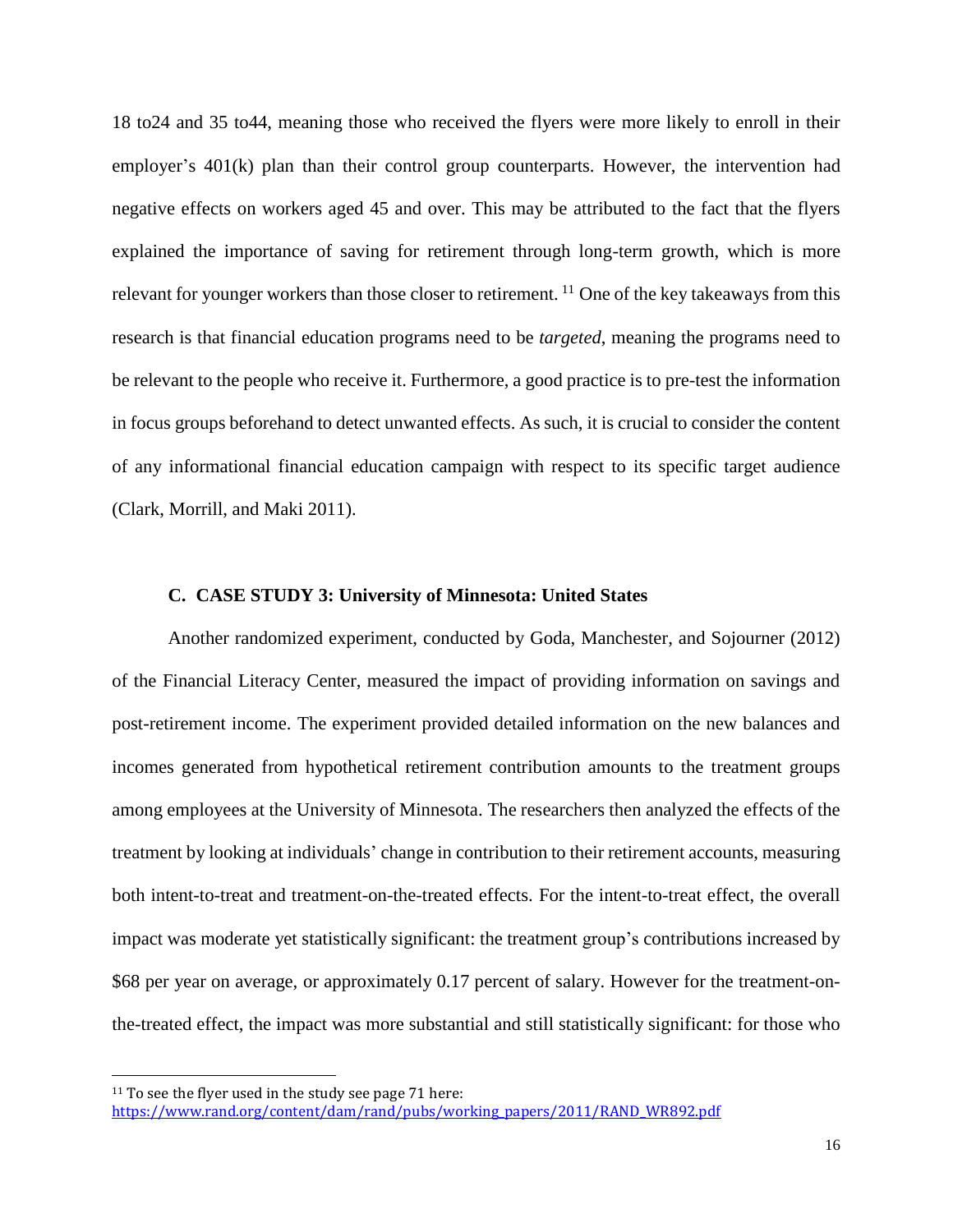changed their contribution amount, their savings increased by about \$800 per year more than those in the control group (Goda, Manchester, and Sojourner 2012). As such, the researchers concluded that few workers changed their behavior as a result of the intervention, but those who did made dramatic changes to their retirement contributions. Consistent with other literature, this suggests that saving may not be every worker's ideal financial strategy, but improving financial education allows each individual to make informed, appropriate decisions (Clark and Lusardi 2012, 10-11). As such, this case study demonstrates that *groups face heterogeneous financial challenges*, so in order to develop effective programs employers should conduct a needs assessment and design programs to fit the demonstrated needs of the audience.

#### **D. CASE STUDY 4: GlaxoSmithKline: United Kingdom**

GlaxoSmithKline (GSK), a leading UK pharmaceutical company employing 97,000 people worldwide, offered financial education courses for many years, but refreshed their curriculum and program design in January of 2011. The pharmaceutical company previously provided seminar courses for all employees, but was concerned that employees were hesitant to attend courses because they were too long. Harsha Modha, Director of Benefits, and Tony Ark, Benefits Specialist, worked closely with WEALTH at Work, a financial education company that provides corporations with help in developing engaging, scalable, and cost-effective financial education programs. GSK finally developed a comprehensive program that included a series of seminars administered by financial professionals, free one-on-one 30-minute consultation sessions, and an intensive intranet site – all designed to educate employees on and encourage participation in the benefits plans offered to them. In order to develop a scalable program, the seminars and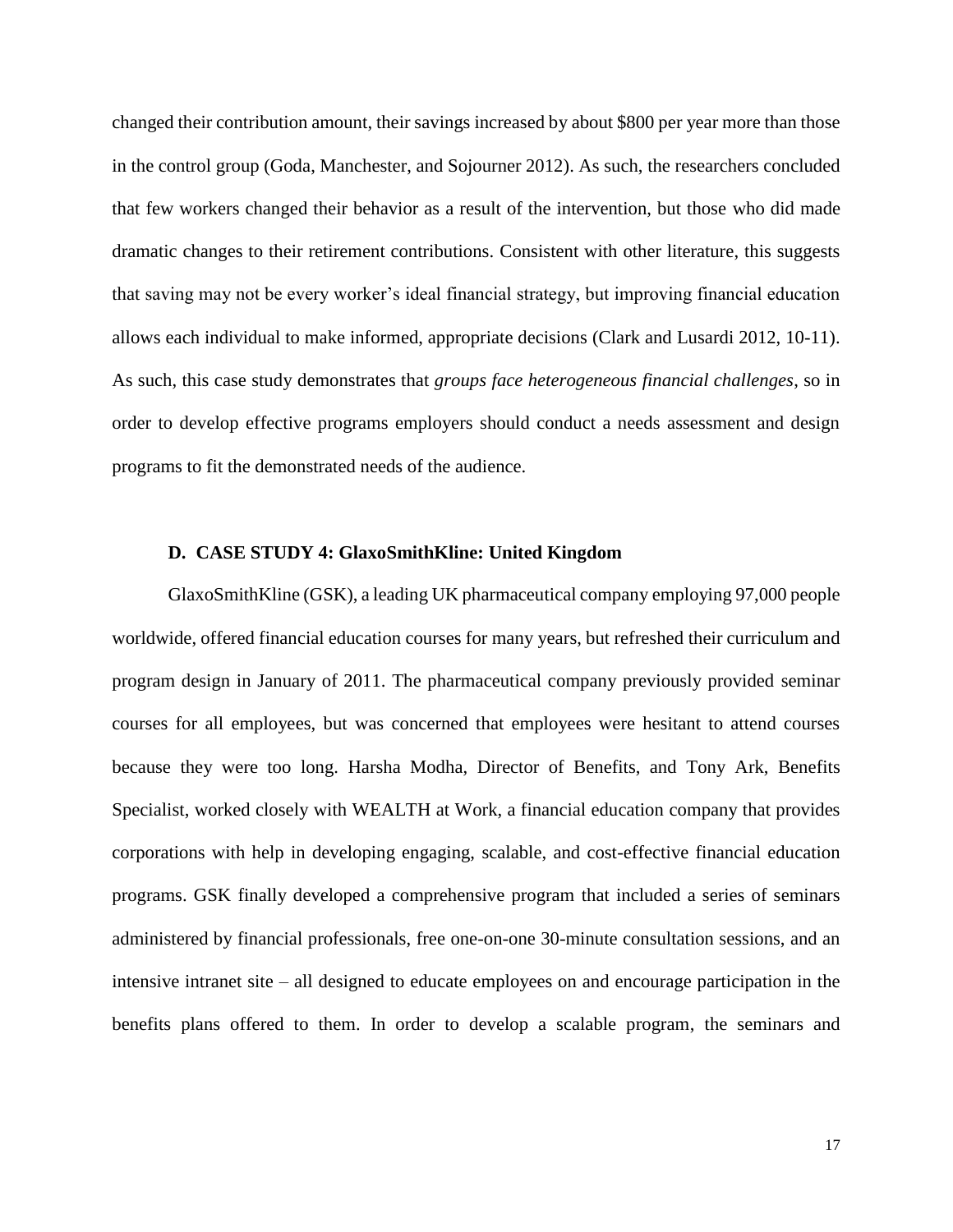consultations were available to all employees, but each employee could attend only one seminar every two years to ensure the seminars maximized their reach.

Although the program has not undergone rigorous testing it has seen positive results. The seminars and face-to-face consultation with professionals have been popular with employees, with all seminars overbooked in key hub sites (CIPD 2012, 27). As of August 2012, a year and a half after the launch of the new financial education program, the company saw "99.9% of eligible employees joining its pension schemes, 67% participating in the SAYE share plan and 82% in the share reward plan (SIP)," as well as a high percentage of employees contributing the maximum amount toward their benefits (CIPD 2012, 28). The program's popularity and success in increasing participation rates among employees demonstrates the effectiveness of combining various forms of financial education: seminars, one-on-one consultations, and an internet site administered by financial professionals.

#### **E. CASE STUDY 5: Staples Inc.: United States**

While employers are increasingly offering financial education programs, the effectiveness of these programs is often crippled by low participation rates. One company that has been faced with low participation rates is the global office supply chain, Staples Inc. The company offers a 401(k) plan to all eligible associates, but has continuously seen very low participation rates. After interviewing employees from various stores and warehouses, Lisa Blasdale, Staples Senior Benefits Manager realized many employees faced numerous financial challenges which hindered them from being able to save for retirement. Blasdale wanted to develop a financial education program for employees that would help them address and fix their current financial challenges. However, Blasdale worried that typical classroom-style programs would be impractical,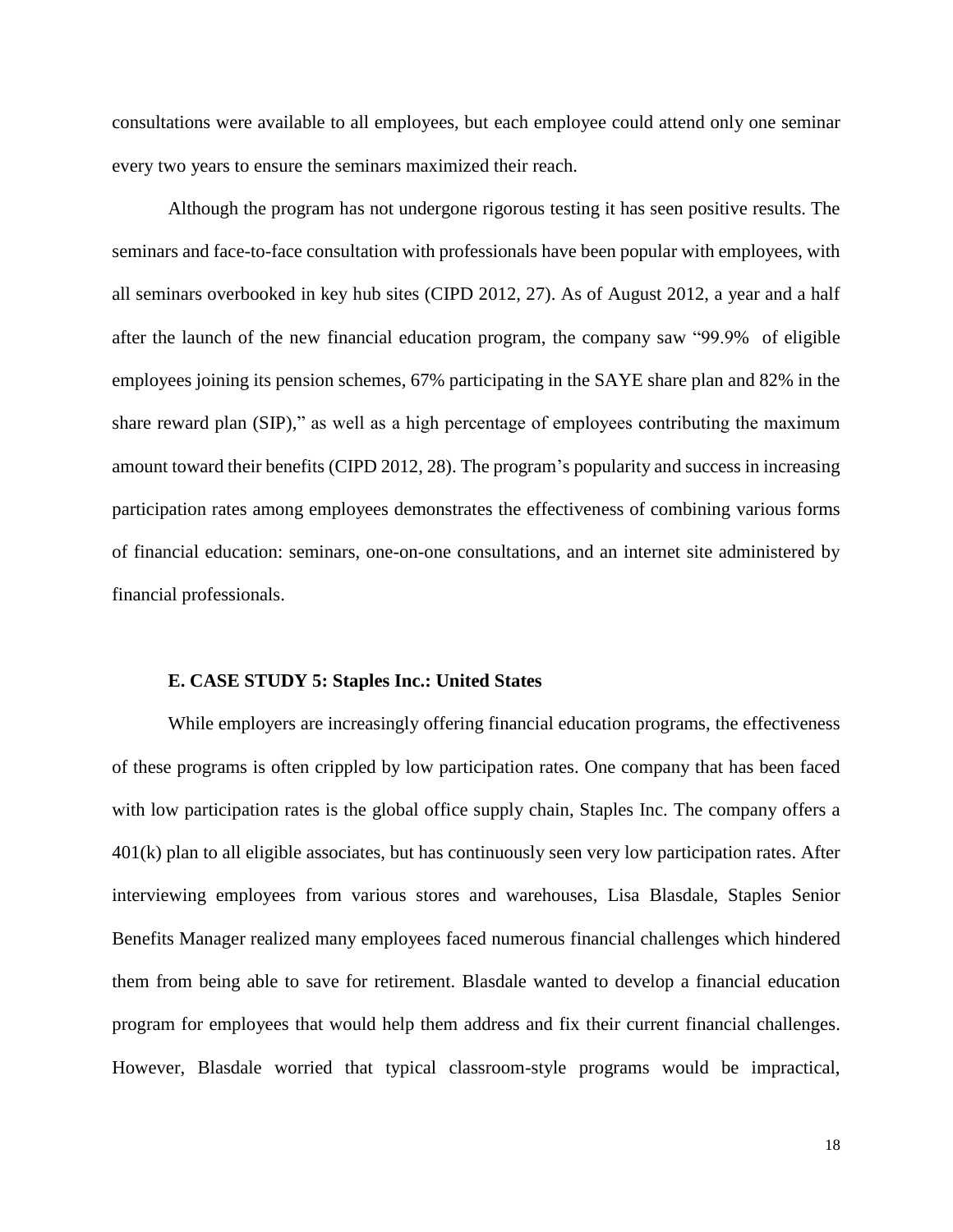expensive, and not engaging enough for associates. In response, the company partnered with the Doorways to Dreams (D2D) Fund , a non-profit organization aimed at creating interactive games on financial topics. The two partnered to create a game titled Bite Club, in which players manage a nightclub for vampires. The fun and interactive game teaches individuals how to choose between saving for retirement, paying off student loans, and managing daily club expenditures. Once developed, the game was posted on the Staples portal page and Staples placed informational posters, t-shirts, and pamphlets advertising the game in the stores' break rooms.

During the course of the project, over 9,600 visits to the game from over 7,500 visitors were observed. Furthermore, of employees who interacted with the game and were newly eligible for a  $401(k)$ , "11% took positive action in their online  $401(k)$  accounts" (Doorways to Dreams Fund 2012, 13).<sup>12</sup> In addition, game tournaments in two different districts engaged about 80% of targeted store employees in the Staples FE portal site. In comparison with other workplace financial education strategies, the Staples pilot was successful, perhaps in spite of the fact that employees were not required to play and were not provided with any direct financial incentive for playing. Nevertheless, the project saw large participation rates and was considered a success by the company, D2D, and the Consumer Finance Protection Bureau (CFPB), demonstrating that employers should leverage new technologies and the ideas of gamification to increase employee program participation and engagement (CFPB 2014, 29).

#### **F. ADDITIONAL EVIDENCE: HERfinance: India**

 $\overline{\phantom{a}}$ 

Run by the Business of Social Responsibility (BSR) and local NGOs throughout India, the HERfinance program was a promising personal finance curriculum and methodology implemented

<sup>&</sup>lt;sup>12</sup> The full D2D report can be found here: [http://www.d2dfund.org/files/publications/D2D\\_FE-](http://www.d2dfund.org/files/publications/D2D_FE-Report_Pages_0.pdf)[Report\\_Pages\\_0.pdf](http://www.d2dfund.org/files/publications/D2D_FE-Report_Pages_0.pdf)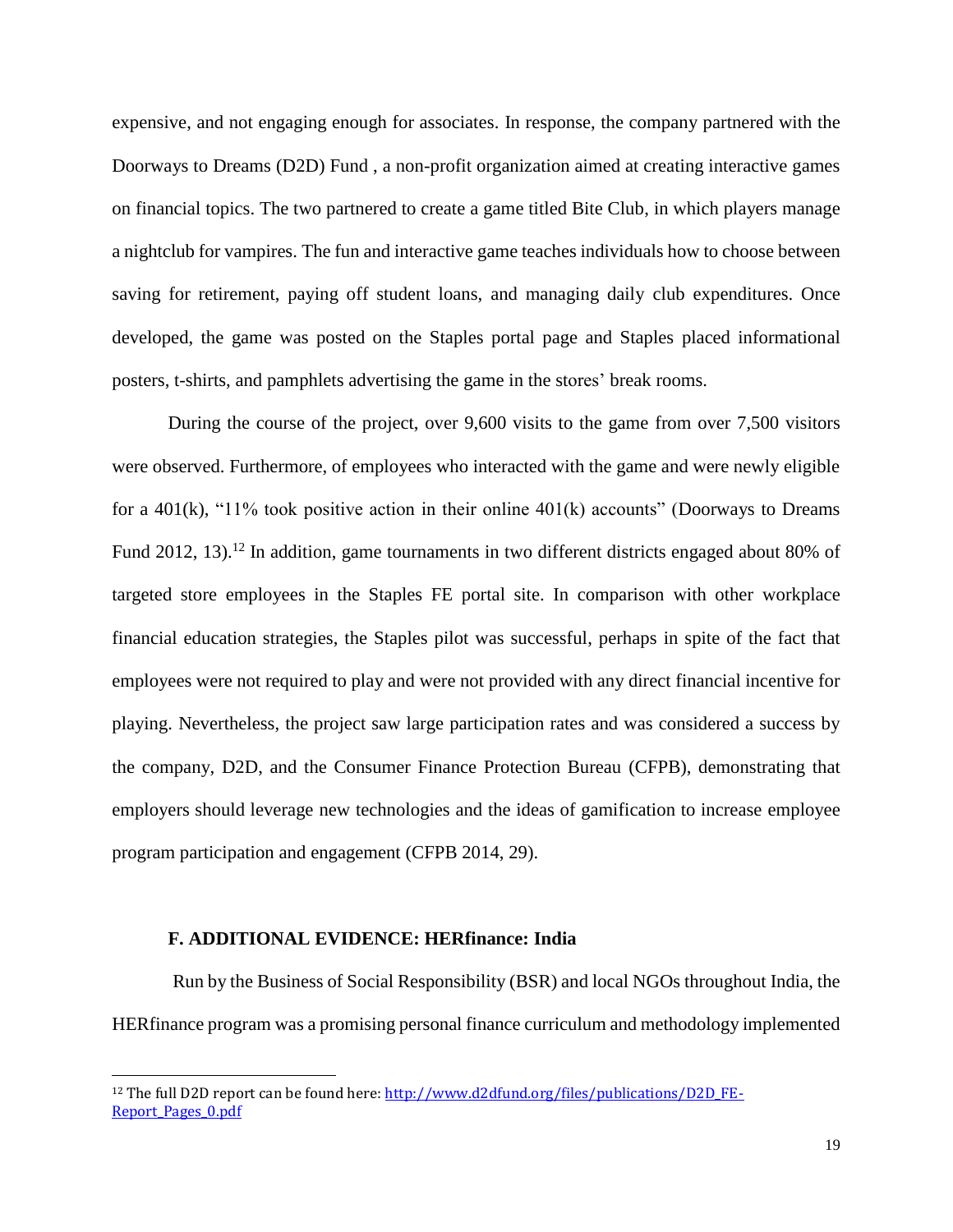in 11 garment factories to approximately 10,000 workers.<sup>13</sup> The program, which was designed to improve the financial capabilities of low-income workers, particularly women working in global supply chains, included modules on financial planning, budgeting, saving, borrowing responsibly, talking with family about finances, and utilizing local financial products and services – all of which were deemed specifically relevant to the target population. The program's peer-to-peer methodology, in which workers were randomly assigned to groups led by one member who was trained on the methodology and responsible for teaching the other members what she had learned, produced positive results. Results from pre- and post-surveys showed increased basic financial knowledge; increased control over salaries and household decision-making; increased use of formal financial services; and increased saving, budgeting, and planning behaviors. These results demonstrate the effectiveness of peer-to-peer support models, which is consistent with other literature.<sup>14</sup>

 $\overline{\phantom{a}}$ 

<sup>&</sup>lt;sup>13</sup> For more information on the HERfinance program developed by the BSR see:<http://herproject.org/herfinance>

<sup>&</sup>lt;sup>14</sup> The CFPB report discusses a company who hired an organization to teach financial education to their employees. Part of the program utilized peer-support groups which generated positive feedback from the majority of participants (CFPB 2014, 26-28)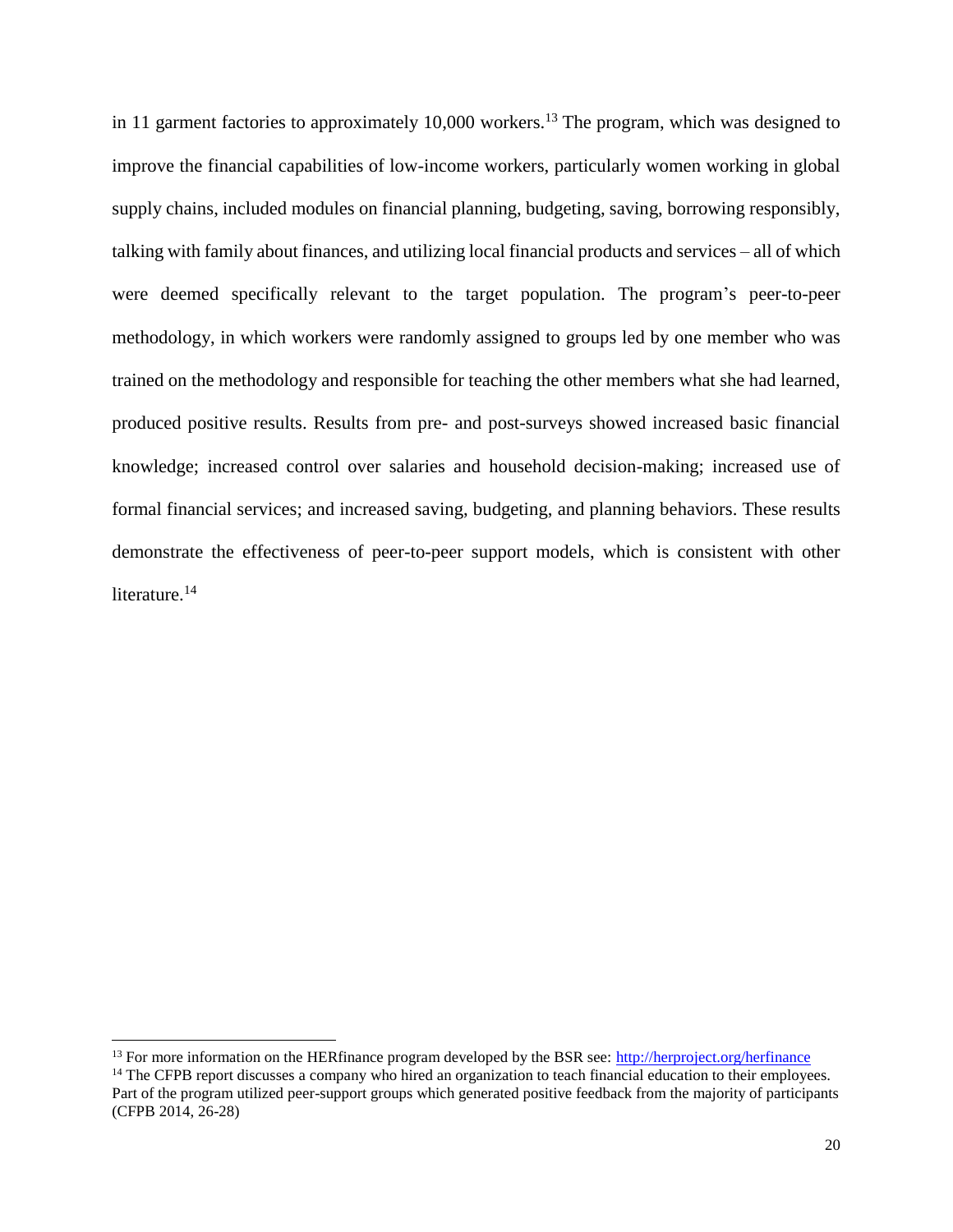# **E. Lessons Learned**

From these case studies and relevant literature on workplace financial education, we can identify seven main recommendations to enhance the effectiveness of financial education programs:

- 1. **Programs should provide financial information that is tailored to the needs of employees.**
	- Research has shown that targeted content is more effective at improving financial outcomes than generalized content. Examples of targeted content include focus groups and using age / gender / income-appropriate examples in explanations.

### 2. **Program content should be kept simple and clear.**

• Research suggests that excessive use of jargon can confuse employees who do not have a finance background. Employers should ensure that program materials are clear, concise, and comprehensive so employees can easily grasp financial concepts.

#### 3. **Programs should be conducted regularly and timely.**

- Research shows that repetitive programs that regularly remind employees of the value of saving can increase employee retirement savings compared to one-time programs. Programs should also be timely and provided at teachable moments such as annual reviews, following promotions, and individual life events such as marriage or birth of first child (Lusardi and Clark 2012, 2).
- 4. **Programs should account for heterogeneous needs of different populations.**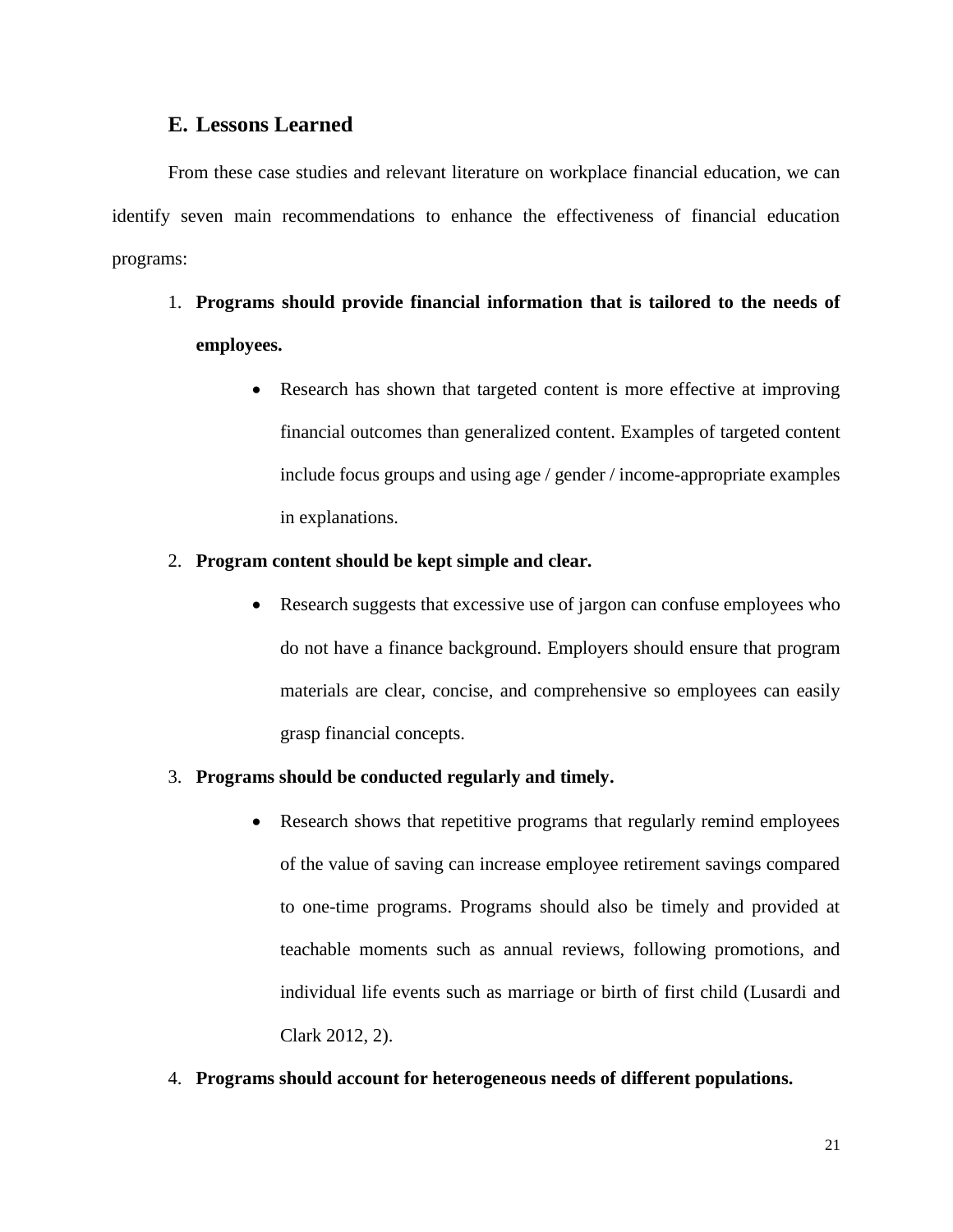- The poor, for instance, may benefit relatively more from budgeting, debt, and credit counseling than the wealthy, whereas the middle class may benefit relatively more from retirement-themed education. To address this, employers should conduct a needs assessment before designing and implementing a financial education program.
- 5. **Programs should recognize that saving may not be the optimal choice for individuals with debt.**
	- In particular, if interest rates on debt are higher than savings rates, individuals with student loans, debt, or low incomes should focus primarily on resolving their other financial burdens before focusing on saving.

# 6. **Programs should consider peer-to-peer support structure, which can be an effective method for fostering financial discussions and reaching larger audiences.**

 Employees may be wary of opening up about their financial challenges to employers; to combat this, employers can implement peer support programs which have been shown to "create a 'safe' environment where participants feel they can share their questions and experience without being judged" (CFPB 2014, 27).

### 7. **Programs should utilize engaging delivery methods such as gamification.**

• Studies have shown that gamification (using interactive and engaging games) is an attractive methodology for engaging workers in financial education and increasing program participation.

# **VII. Financial Education Programs in Communities**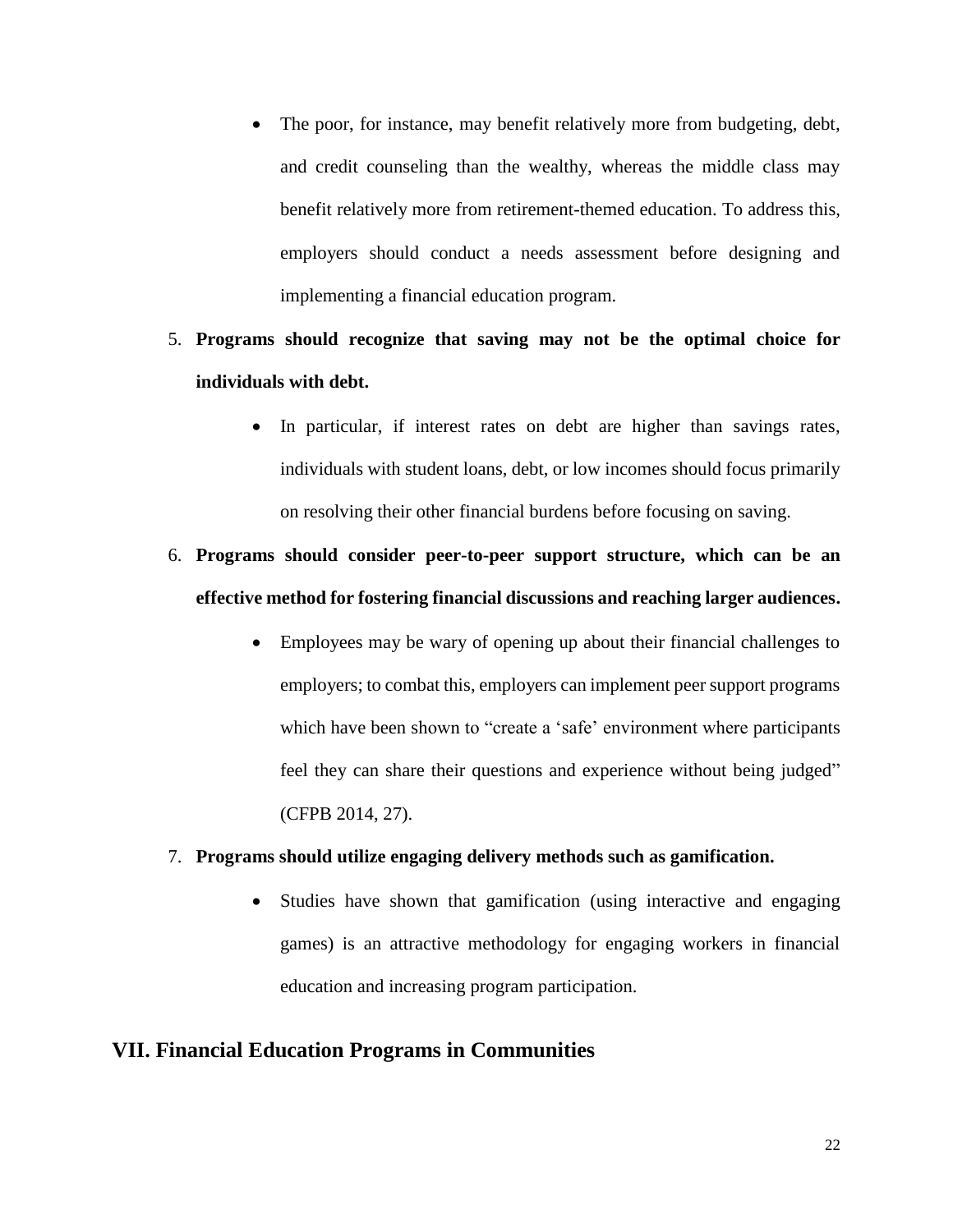Several recent financial education initiatives have been conducted through community organizations. Museums and libraries, among others, have hosted financial education programs for the general public or for specific population subgroups, such as the young, women, the elderly, and those with lower incomes. Because these programs are relatively new, few rigorous or quantitative evaluations exist. Nevertheless, a number of lessons can be learned from existing international community-based financial education programs. In particular, library-based financial education programs have the potential to be scaled throughout cities and small towns in Europe. The ubiquity of libraries in Europe and the United States renders them an effective forum for reaching a wider, potentially more vulnerable audience. The case studies below from Italy and the United States offer insight into best practices for community-based financial education in museums, libraries, and elsewhere.

## **VIII. Community-Based Financial Education Programs In-Focus**

The following case studies from Italy and the United States examine community-based financial education programs and the lessons that can be derived from them.

#### **A. CASE STUDY 1: Museo del Risparmio: Italy**

l

Italy's Museo del Risparmio (Savings Museum) in Turin offers unique, innovative savings instruction to children, adolescents, and adults through interactive media and educational seminars. Visitors can play games, conduct fake interviews with holographic figures from both the past and present, and watch videos about financial strategies and economic history.<sup>15</sup> As such, the methods of knowledge transmission at the Museo del Risparmio are more engaging and interactive than

<sup>&</sup>lt;sup>15</sup> For more information on the exhibits and activities available at the Museo del Risparmio, see: [http://www.museodelrisparmio.it/scriptWeb20/vetrina/runtime\\_wcm/include/jsp/museo-del-risparmio/ita/index.jsp](http://www.museodelrisparmio.it/scriptWeb20/vetrina/runtime_wcm/include/jsp/museo-del-risparmio/ita/index.jsp)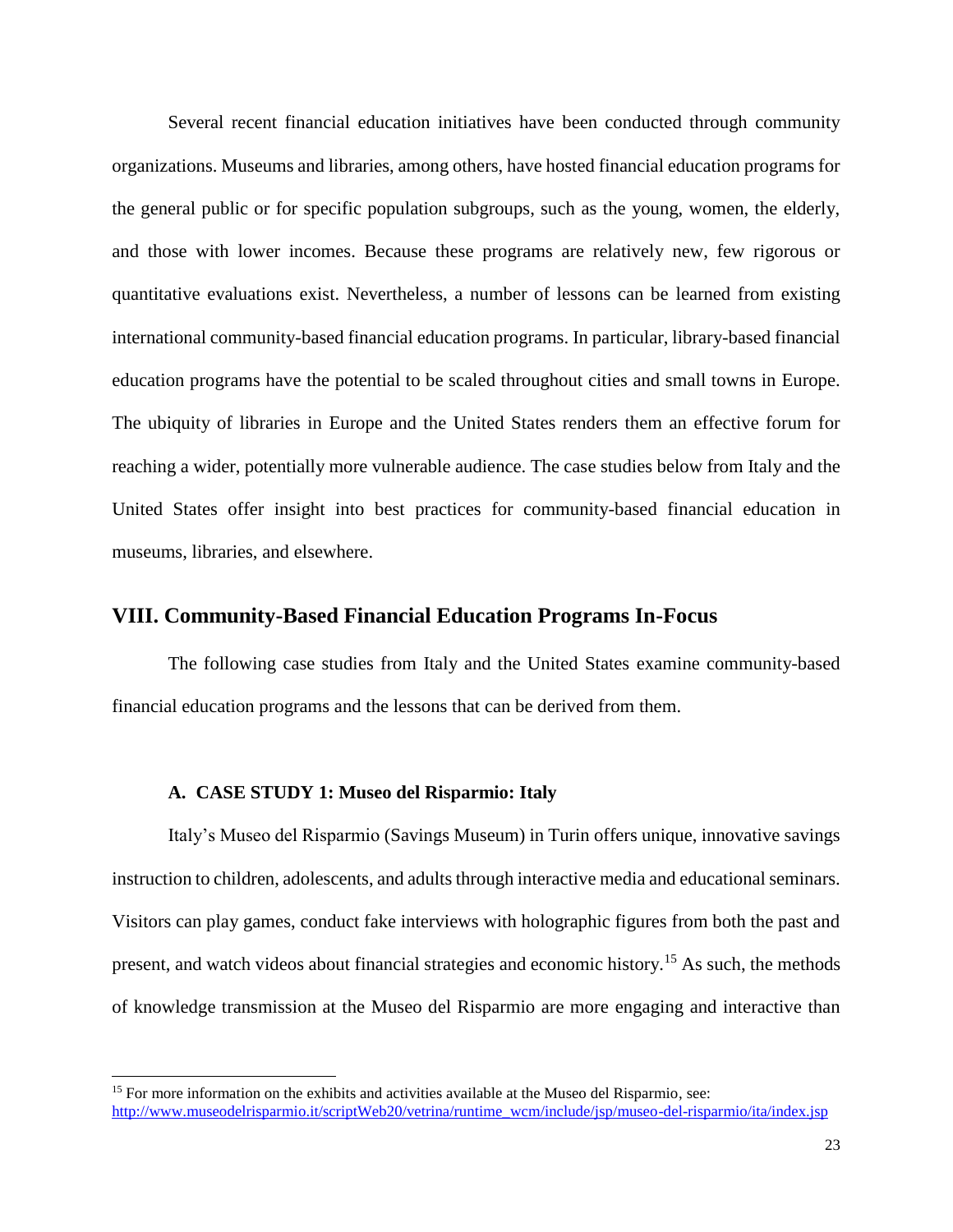traditional seminars in schools and in the workplace. While there is little formal evaluation of program effectiveness, other institutions, including the Mexican Banking Association, which established a cooperative agreement between the Museo del Risparmio and the Museo Interactivo de Economia in Mexico City, have praised the Museum's success. <sup>16</sup> In addition, the model is so popular that subsidiary savings museums have been launched in other countries, such as the Finance Palace in Hungary.<sup>17</sup> The success of the Savings Museum demonstrates that interactive media and games are proving to be attractive methods of providing financial education across Europe and the United States.

### **B. CASE STUDY 2: Museum of American Finance: United States**

Financial education is integral to the operation and mission of the Museum of American Finance. In 2010, the Museum's Center for Financial Education was founded, and it currently offers a number of classes and programs. Its most popular program, the Museum Finance Academy, is designed to develop eleventh and twelfth graders' financial knowledge and behaviors. The Museum Finance Academy, which lasts eight weeks, consists of several 90-minute, free, single-session courses on a variety of financial education topics as well as site visits to critical financial institutions. Lesson topics include the importance of saving, the lifecycle of savings, income and careers, and financial products. Students also visit the New York Stock Exchange and the Federal Reserve Bank of New York.<sup>18</sup> In addition to the Museum Finance Academy, the Museum of American Finance provides a large selection of classes for adults, college students,

 $\overline{\phantom{a}}$ 

<sup>&</sup>lt;sup>16</sup> The full Memorandum of Understanding between the Museo del Risparmio and the Museo Interactivo de Economia can be found here:

<http://www.museodelrisparmio.it/scriptWeb20/vetrina/contentData/view/link?id=CNT-04-00000001E7AE4> <sup>17</sup> See<http://www.muzejzrenjanin.org.rs/sr/index.html> for information on the Finance Palace in Hungary.

<sup>&</sup>lt;sup>18</sup> For a sample syllabus of the Museum Finance Academy, see:  $\frac{http://www.moaf.org/education/museum-finance$ [academy/materials/MFASyllabusGeneral.pdf](http://www.moaf.org/education/museum-finance-academy/materials/MFASyllabusGeneral.pdf)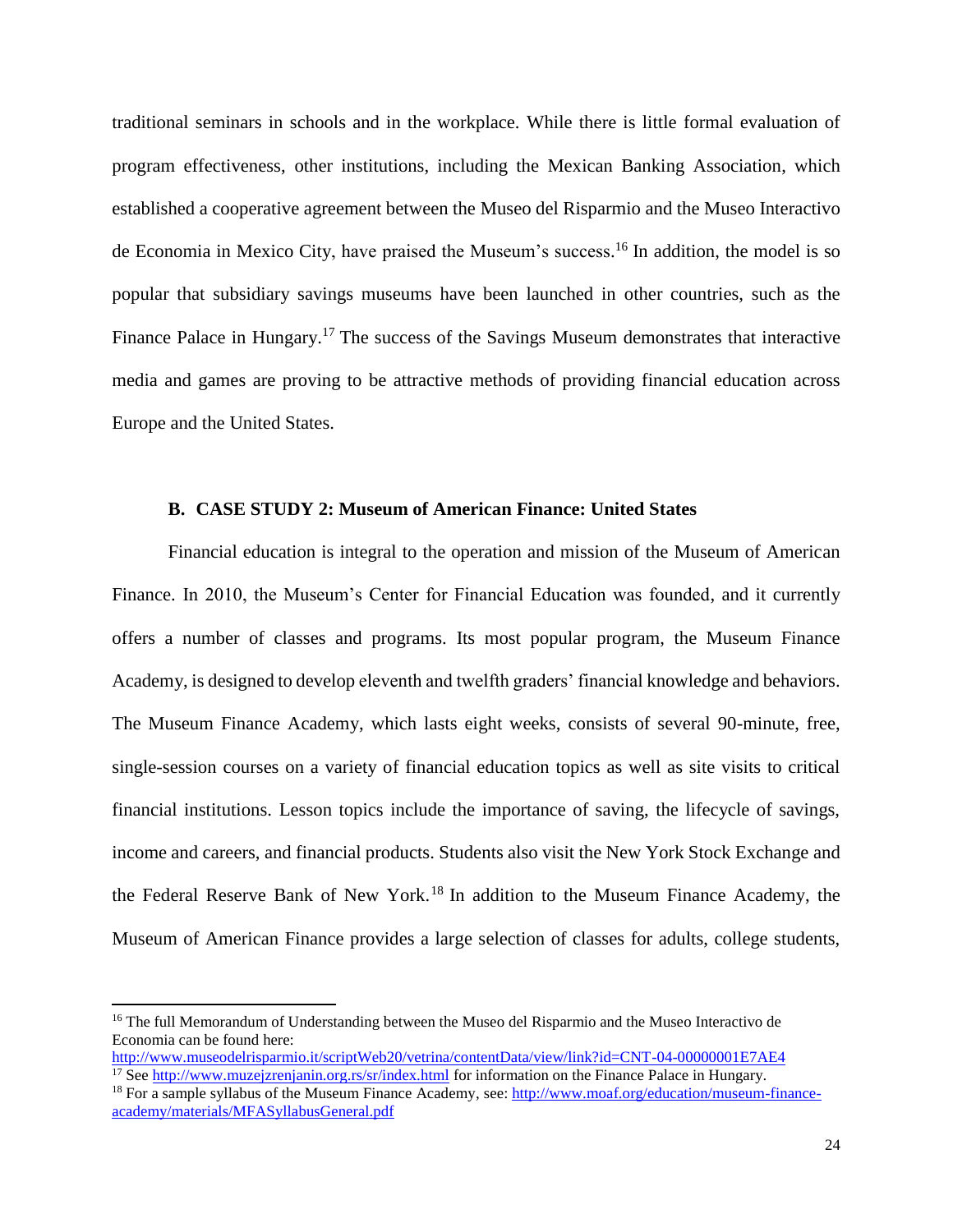high schools students, and grade school students that cover topics which are relevant to each age group. The Museum provides all supplemental course materials on their website for other teachers to use.19,20 After receiving continuous positive feedback, the Museum of American Finance and the aforementioned Savings Museum of Italy partnered with the Global Financial Literacy Excellence Center and the Chinese Museum of Finance to form the International Federation of Finance Museums (IFFM) in June of 2013. The federation aims to provide a framework for greater collaboration among museums and develop innovative ways to advance financial literacy globally.<sup>21</sup> Since the inception of the IFFM, the Museum of American Finance has continued to develop and improve its finance curriculum and exhibits to engage various populations, including individuals who may not otherwise receive financial education in school or the workplace.

#### **C. CASE STUDY 3: Save To Win™: United States**

In 2009, the Doorways to Dreams (D2D) Fund, the Filene Research Institute, and the Michigan Credit Union League & Affiliates launched a pilot program in Michigan titled Save To Win<sup>™</sup>. The pilot program partnered with eight credit unions in Michigan to use gamified strategy and prize-linked savings incentives to help low- to moderate-income people improve their financial lives and create better saving habits. Individuals could enter the program by opening a twelve-month Save To Win™ share certificate with at least \$25, and depositing at least \$25 per month into the share certificate. Every \$25 deposit entered individuals into a drawing for a cash prize each month (ranging from \$2,500 to \$3,750 split among 50 to 75 winners) and a grand prize

 $\overline{\phantom{a}}$ 

 $19$  For a list of all classes provided by the Museum of American Finance, see: <http://reservations.moaf.org/Info.aspx?EventID=16>

 $20$  Supplemental materials and curriculum guides used in the Museum's classes can be found here: <http://www.moaf.org/education/curriculum/index>

<sup>&</sup>lt;sup>21</sup> For more information on the IFFM, see: http://gflec.org/initiatives/international-federation-finance-museumsiffm/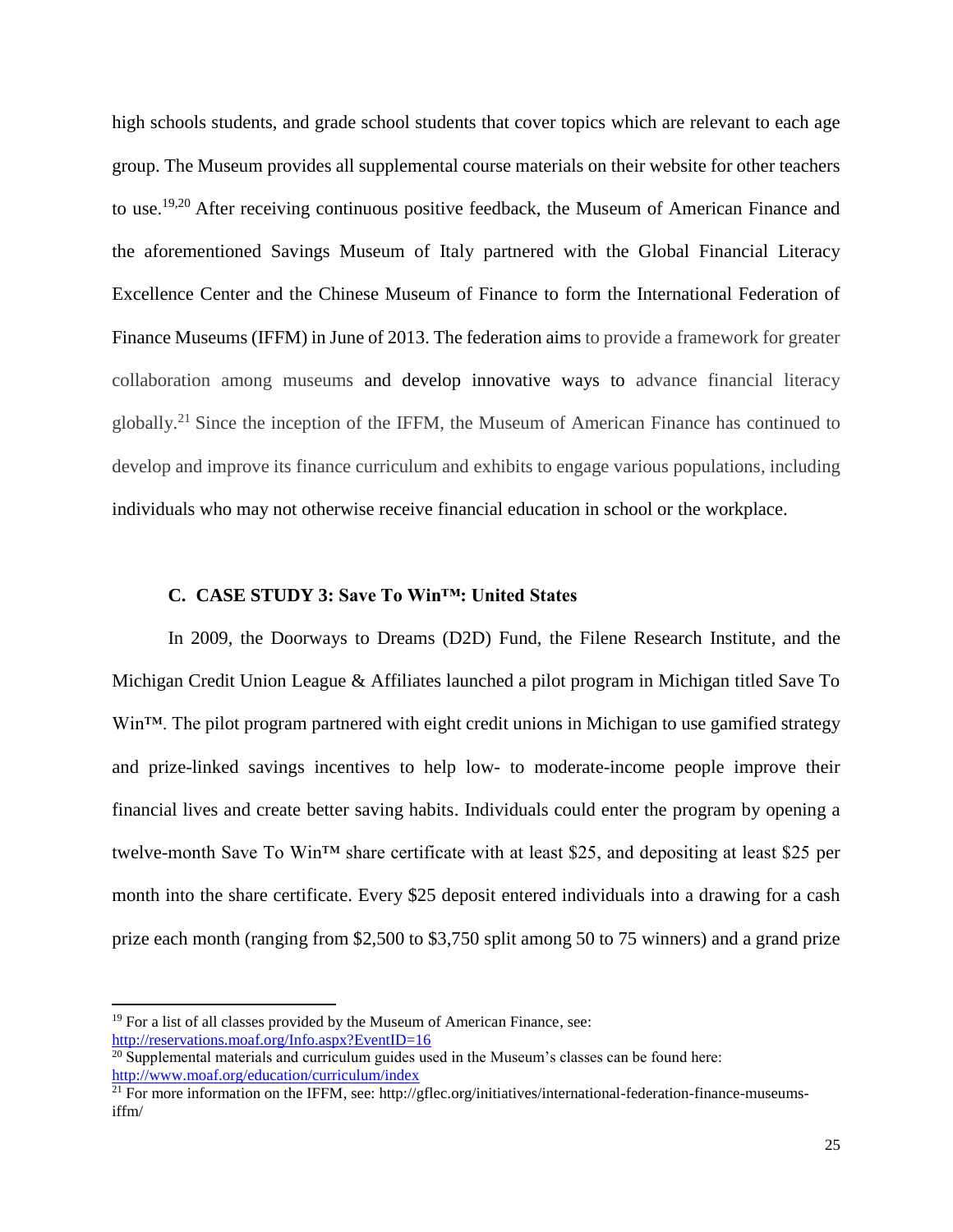at the end of the twelve months (\$60,000 split among 60 winners) (Doorways to Dreams Fund 2013, 1). The program's prize-linked savings incentives saw great success its first year, attracting over 11,000 participants. Since 2009, the program has expanded from eight credit unions in one state to 58 credit unions in four states, with over 53,000 account holders (Doorways to Dreams Fund 2014, 1). The massive increases in participation and expansion of the program demonstrate how the prize-linked savings incentives prove to be an appealing model. Building off of this model, D2D has also created online games on financial topics, where individuals have fun using simulations which help increase knowledge retention.<sup>22</sup> Similar to the Save To Win<sup>TM</sup> program, these games have seen high use (CFPB 2014, 27), further demonstrating the attractiveness of prizelinked incentives and gamification as methods of improving financial education and inclusion between individuals and community organizations.

### **D. Lessons Learned**

l

Four conclusions can be drawn from these case studies and the current literature regarding community-based financial education programs:

- **1. Interactive media is an attractive alternative teaching method for community settings.**
	- The popularity of the Savings Museum in Italy shows that interactive media offers an attractive alternative method for teaching financial education across various demographics in a community setting.
- **2. Providing a variety of programs tailored to a specific demographic helps attract a larger audience.**

<sup>22</sup> D2D's games can be played here:<http://financialentertainment.org/>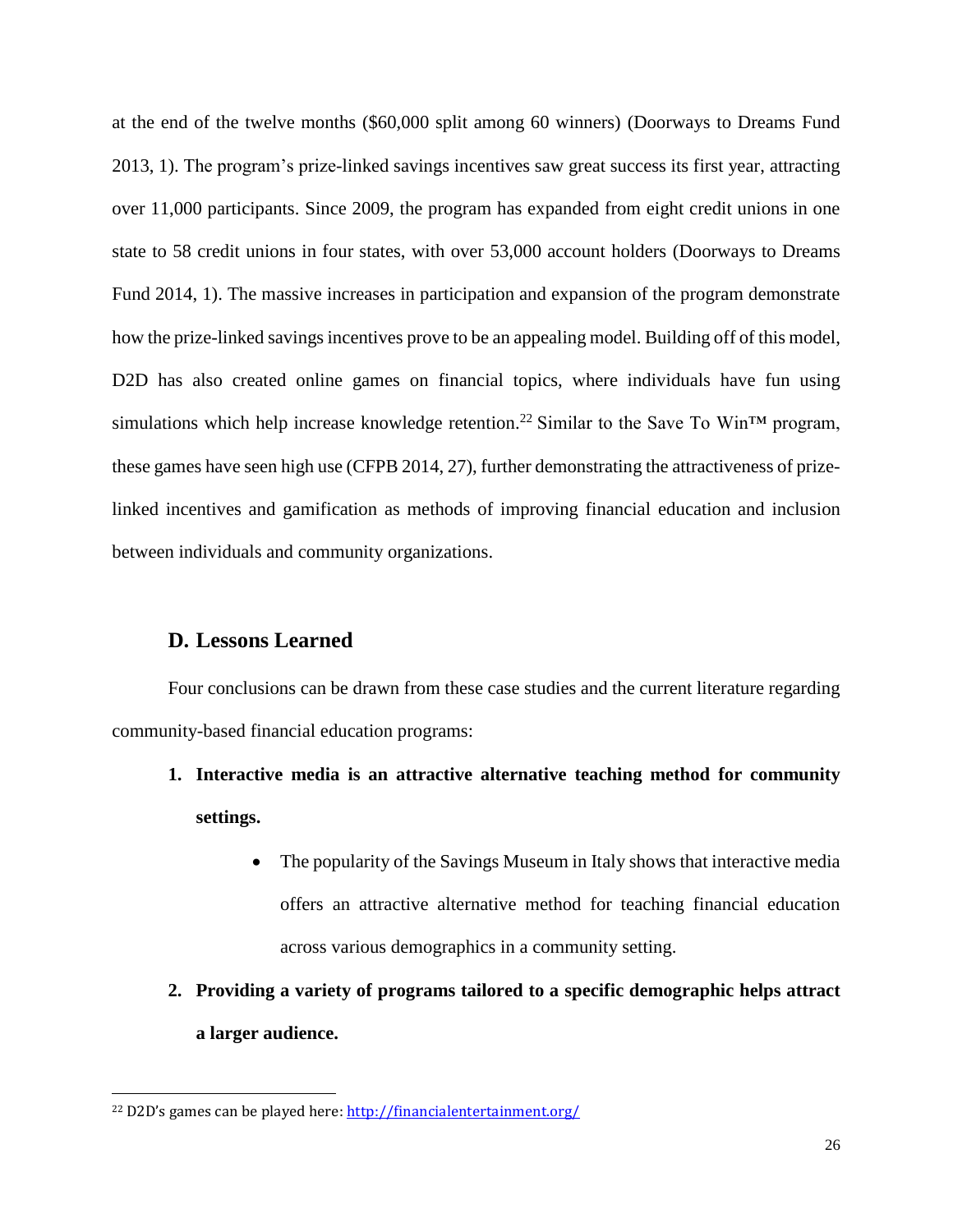- Organizations, such as the Museum of American Finance, that provide programs for different populations attract a broader audience, some of whom may not be benefiting from workplace or school-based programs.
- **3. Prize-linked incentives have proven to be an attractive methodology for programs.**
	- Research has shown that prize-linked savings incentives such as those used in the Save To Win™ program are attractive to individuals and help increase program participation/retention.

#### **4. Gamification is an effective method of increasing program participation.**

• Research has shown that gamification, or using games as a method of teaching financial education, has positive impacts on program participation (CFPB 2014, 30).

# **IX. Online Financial Education Programs**

Reflecting trends in educational media, a number of financial education programs, including those monitored by the OECD, are internet-based. Of 64 financial education programs recorded in the OECD's International Gateway for Financial Education Database in European Investment Bank member countries, 31 are primarily or exclusively online. Ten other programs incorporate websites as an integral component of their seminars or institutional functioning. All member countries have at least one financial education website geared toward the general public and/or financial service providers (OECD International Gateway for Financial Education). Though many lack the ability to intensively monitor and evaluate their impact, web-based financial education programs benefit from being able to reach a much wider audience than seminars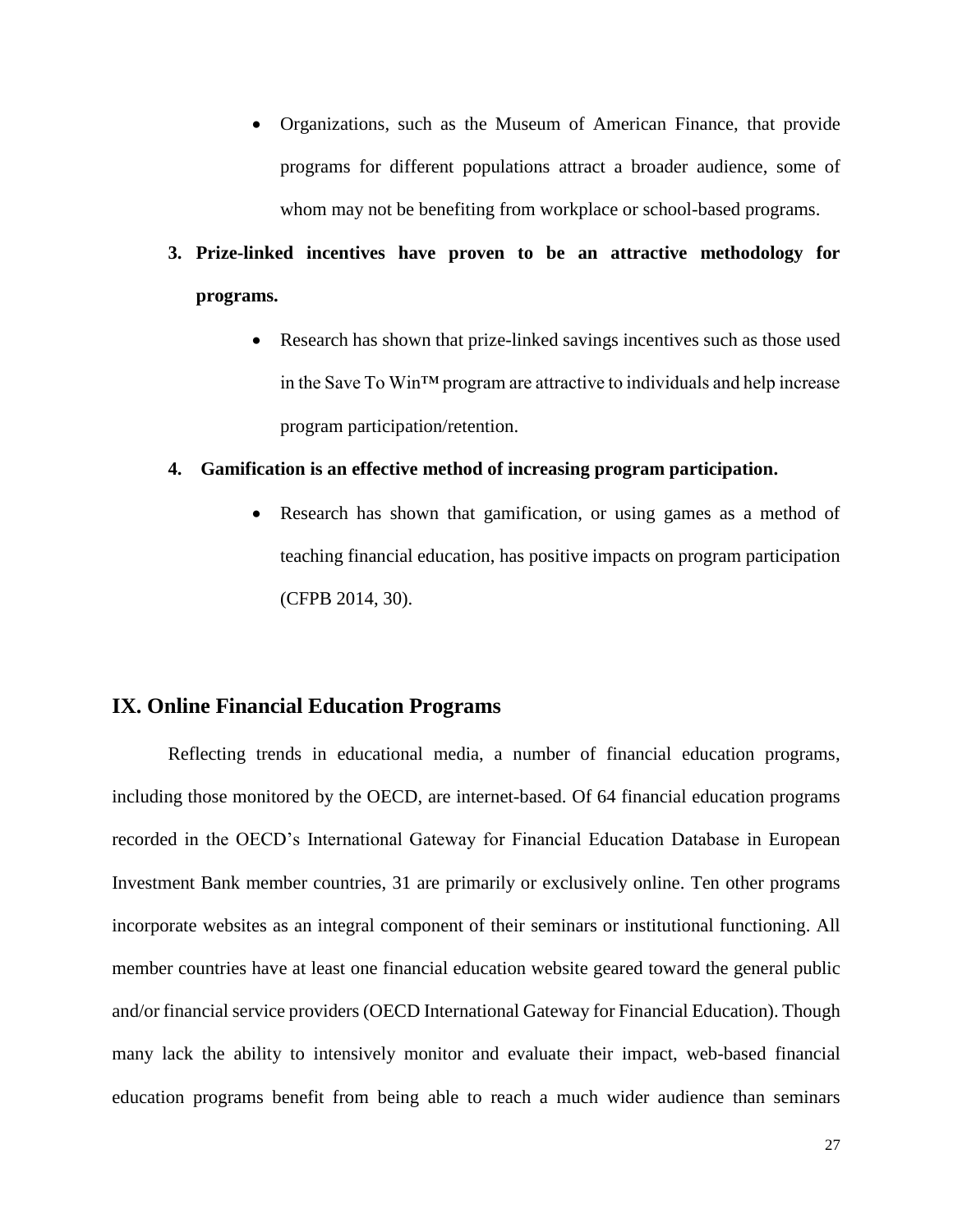(OECD/INFE 2013, 11). Furthermore, online education can efficiently offer targeted content based on interest and need. While it may be more difficult to measure impact from websites, online materials are an integral component of any modern effort to reach and instruct individuals who would benefit from financial education. More evaluation is needed to determine best practices in online financial education instruction, but there are many examples of programs turning to online platforms to supplement traditional methods of classroom instruction. Financial educators must balance and complement competing benefits and drawbacks of these alternative teaching methods. The case studies below outline some of the current web-based financial education programs and their benefits.

### **X. Online Financial Education In-Focus**

Research shows that online financial education can help fill knowledge gaps and supplement formal types of financial education. The following case studies analyze four specific online programs in an attempt to outline the best methods, strategies, and practices for online financial education.

#### **A. CASE STUDY 1: Government Websites: New Zealand and United Kingdom**

Given the ubiquity of the internet and the recognition of the need for financial education, several federal governments have developed scalable, easy-to-use, publicly funded financial education websites. Two notable and successful websites are New Zealand's Sorted website and the United Kingdom's Money Advice Service website.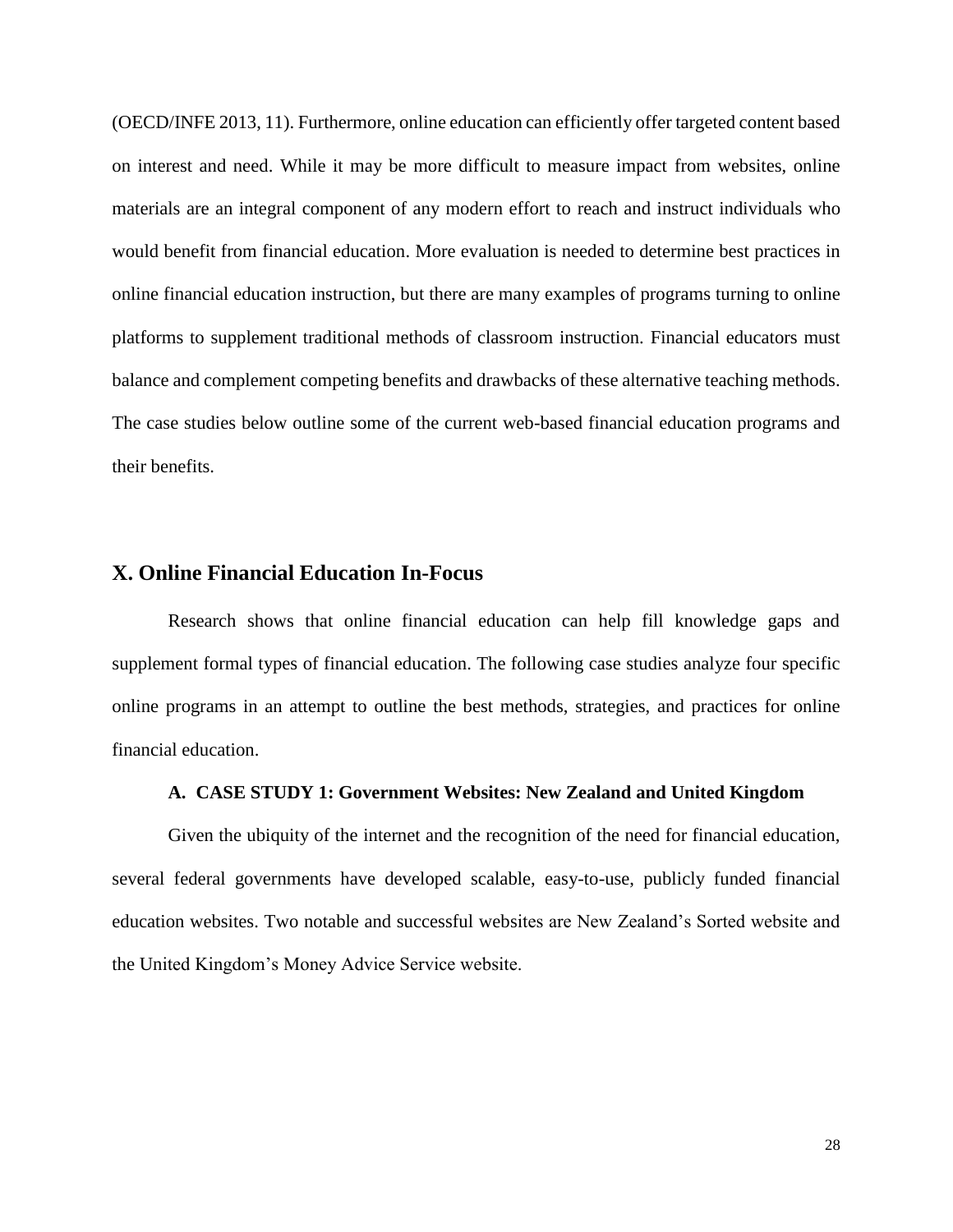New Zealand's Sorted<sup>23</sup> site was designed to provide an additional platform for financial education on broad topics such as assets, liabilities, banking, investing, and credit cards. The website provides A–Z guides, planning/budgeting simulations, and videos to help educate the public on basic financial topics. The website is unique in its measurement of usage and impact and has enjoyed remarkable success. Geared toward the general public, the website has high usage rates: "one in three New Zealanders have used the 'Sorted' website or its associated resources, and one in four have done so in the past 12 months" (Crossan 2010, 8). Additionally, the site's social media components and range of content has expanded substantially from savings and debt management (Crossan, 8). Further measurements are collected, with impact evaluation materials based on "visits, user sessions, and demographics…complemented with online surveys, general market research, and advertising cost-effectiveness measures" (Crossan, 15). Recent results indicate that most users begin planning to take some type of personal financial action due to their interaction with the website, most commonly related to financial planning and budgeting (Crossan, 8). Ongoing data collection allows the web designers to regularly update the site to better address changing client needs and improve content and delivery strategies. As such, New Zealand's website demonstrates how feedback mechanisms within online websites allow financial education programs to have greater flexibility and responsiveness to consumer needs and knowledge gaps.

The United Kingdom's Money Advice website,  $24$  set up by the UK government, offers free, reliable financial advice to internet users. It provides information on diverse financial topics, including but not limited to debt and borrowing, work and retirement, budgeting, benefits, saving and investing, homes and mortgages, insurance, births and deaths, cars and traveling, and disability. It also hosts a money advice blog with features on debt warning signs, new pension

l

<sup>&</sup>lt;sup>23</sup> See[: https://www.sorted.org.nz/](https://www.sorted.org.nz/)

<sup>24</sup> See[: https://www.moneyadviceservice.org.uk/en](https://www.moneyadviceservice.org.uk/en)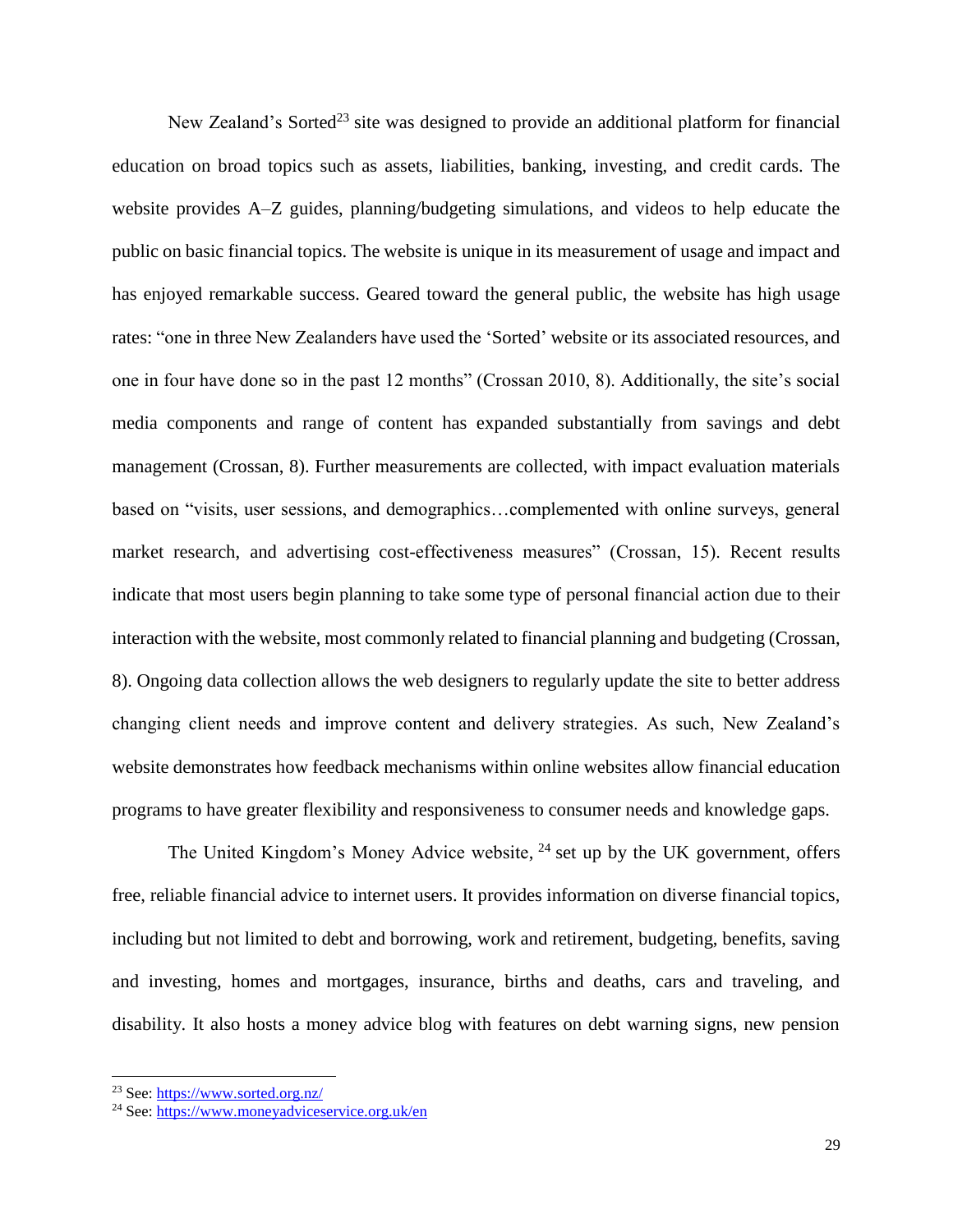reforms, and tips for living on a low income, among others. Many of its features are interactive and engaging, including a variety of tools to calculate financial costs and needs, such as a retirement income tool and a mortgage calculator. This provides the site the flexibility to individually tailor recommendations to diverse financial needs. Consequently, the Money Advice website combines the ability to reach a wide audience with the need for specific, targeted content. Moreover, the advice service has forums for contacting a free financial advisor through the website, thereby democratizing the space of financial knowledge (which usually excludes the lower and middle classes). Although the service has undertaken few monitoring and evaluation efforts so far, its unique, comprehensive, and wide-reaching approach likely has a noticeable positive impact on high-quality financial educational access.

Overall, the recent success of the two websites demonstrates how providing diverse content and allowing for feedback mechanisms can help institutions develop scalable, cost-effective, easy to use, and accessible financial education websites.

#### **B. CASE STUDY 2: Supervisory Authority for Insurance and Pension Funds**

In Portugal, the Supervisory Authority for Insurance and Pension Funds (ASF: Autoridade de Supervisão de Seguros e Fundos de Pensões) has created a website that provides accessible, accurate insurance information and guidance to the general Portuguese public.<sup>25</sup> Through this site, the Supervisory Authority reinforces financial knowledge taught in schools, the workplace, and the community, and fills any insurance-related knowledge gaps. One benefit of its format is that the information is detailed and targeted, such that users with specific questions can easily find useful answers. In particular for resolving small information gaps or for individuals with busy

 $\overline{\phantom{a}}$ 

<sup>&</sup>lt;sup>25</sup> See<http://www.asf.com.pt/NR/exeres/97C24D91-5FD7-4874-9D7D-FFE049D206D9.htm>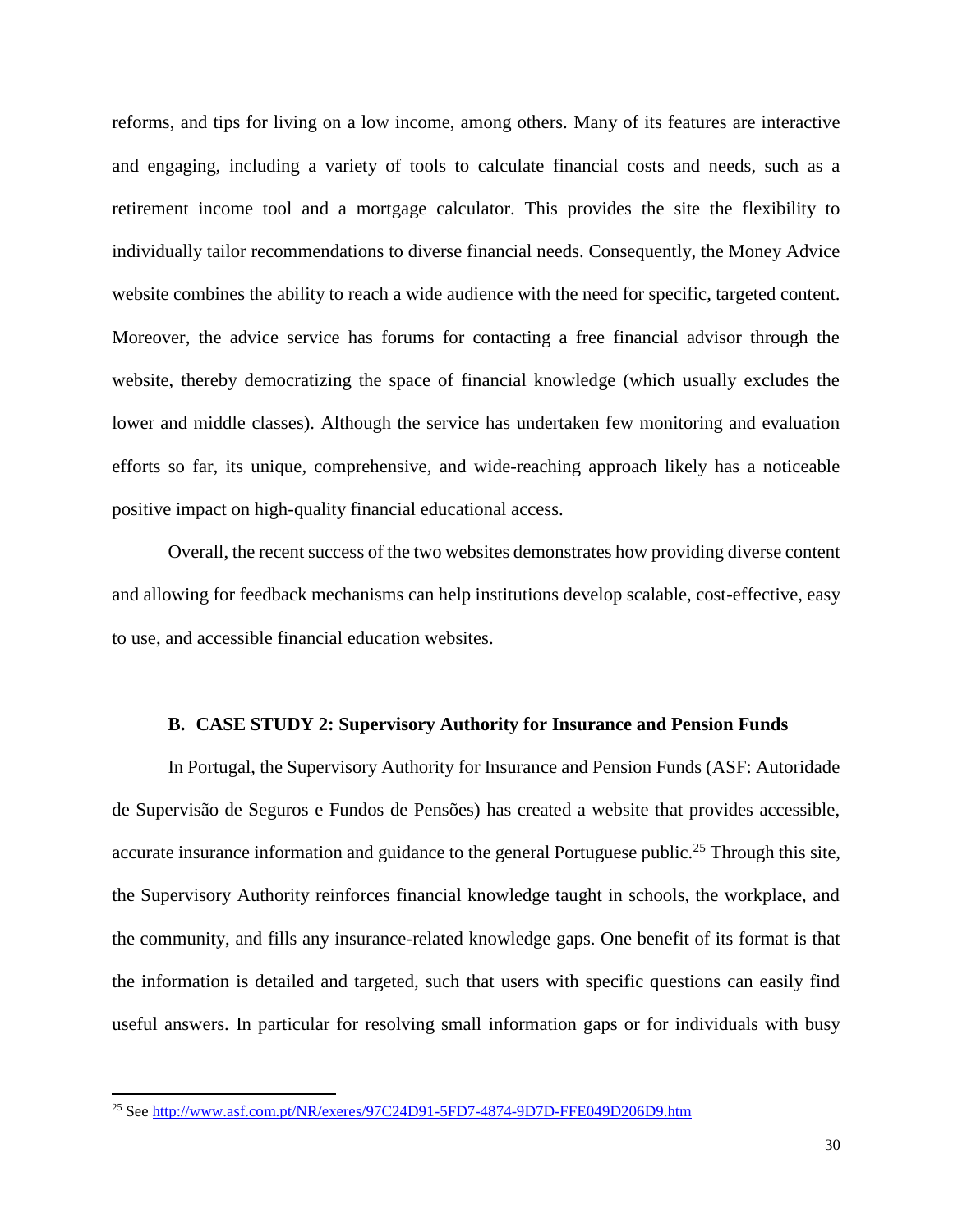schedules, this website might be an ideal method for learning about insurance options. Additionally, its cost is low for both the agency and site visitors. The Supervisory Authority has no need to recruit, hire, or train financial educators for its website, and users do not need to pay for a class or find a consistent time to attend seminars or workshops. Portugal's Supervisory Authority for Insurance and Pension Fund's website is one example of many online financial education resources that is cost-effectively expanding financial awareness and knowledge.

#### **C. CASE STUDY 3: GFLEC Toolkit: United States**

As a part of the ongoing global financial literacy project with the European Investment Bank, the Global Financial Literacy Excellence Center at the George Washington School of Business has developed an online toolkit compiling a variety of resources on financial education.<sup>26</sup> Located on the website of the financial literacy project, $^{27}$  the toolkit provides valuable information on the need for, impact of, and best practices for financial education in schools. The website provides useful links for those developing financial education programs in their schools, workplaces, or communities. It provides information on how to structure financial education programs and details what content to include, making it a comprehensive and easy-to-use resource.

# **D. Lessons Learned**

l

These case studies and other current literature regarding online financial education indicate that there are six critical considerations for online financial educational content:

<sup>&</sup>lt;sup>26</sup> The GFLEC toolkit can be found here: <http://www.globalfinancialliteracyproject.org/#!toolkit/c222e>

<sup>&</sup>lt;sup>27</sup> For more information on the global financial literacy project, see: http://www.globalfinancialliteracyproject.org/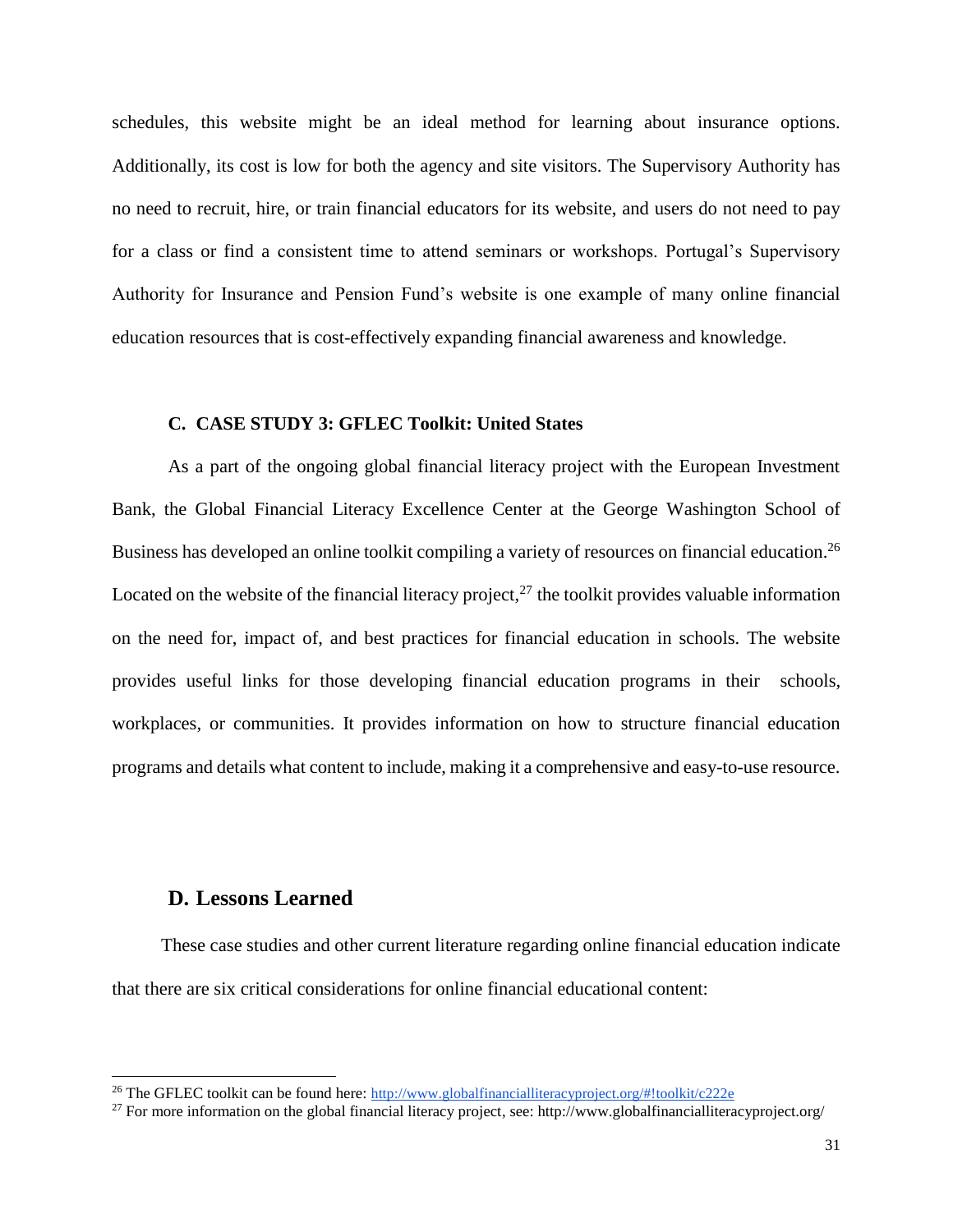### **1. Online content can be a cost-effective method of reaching a wide audience**.

 It is relatively cheap to host a website, and there is no need to hire and train instructors. A website also has a tremendously wide range, because it can be reached by anyone with an internet-enabled device, which increasingly includes individuals of lower socioeconomic status in developed countries.

# **2. Online content should complement seminar-style instruction, where appropriate and if possible.**

 Online education does not eliminate the need for classroom instruction, but it can and should support financial education instructors by reinforcing information provided in the seminar and filling any information gaps in the lecture.

### **3. Content should be kept simple, comprehensive, and clear.**

• Online resources have the greatest value in reaching large audiences; however, because of the complexity of financial topics, website designers must ensure content is clear and comprehensive to avoid inclusion of misleading information.

# **4. Feedback is necessary for creating and ensuring high quality online financial advice.**

- In order to develop and improve programs, designers should allow for feedback and interaction with users. With this information, governments and organizations can make a more accurate assessment of how their financial education websites are impacting their audiences.
- **5. Websites should utilize hands-on simulations and budgeting/calculating tools.**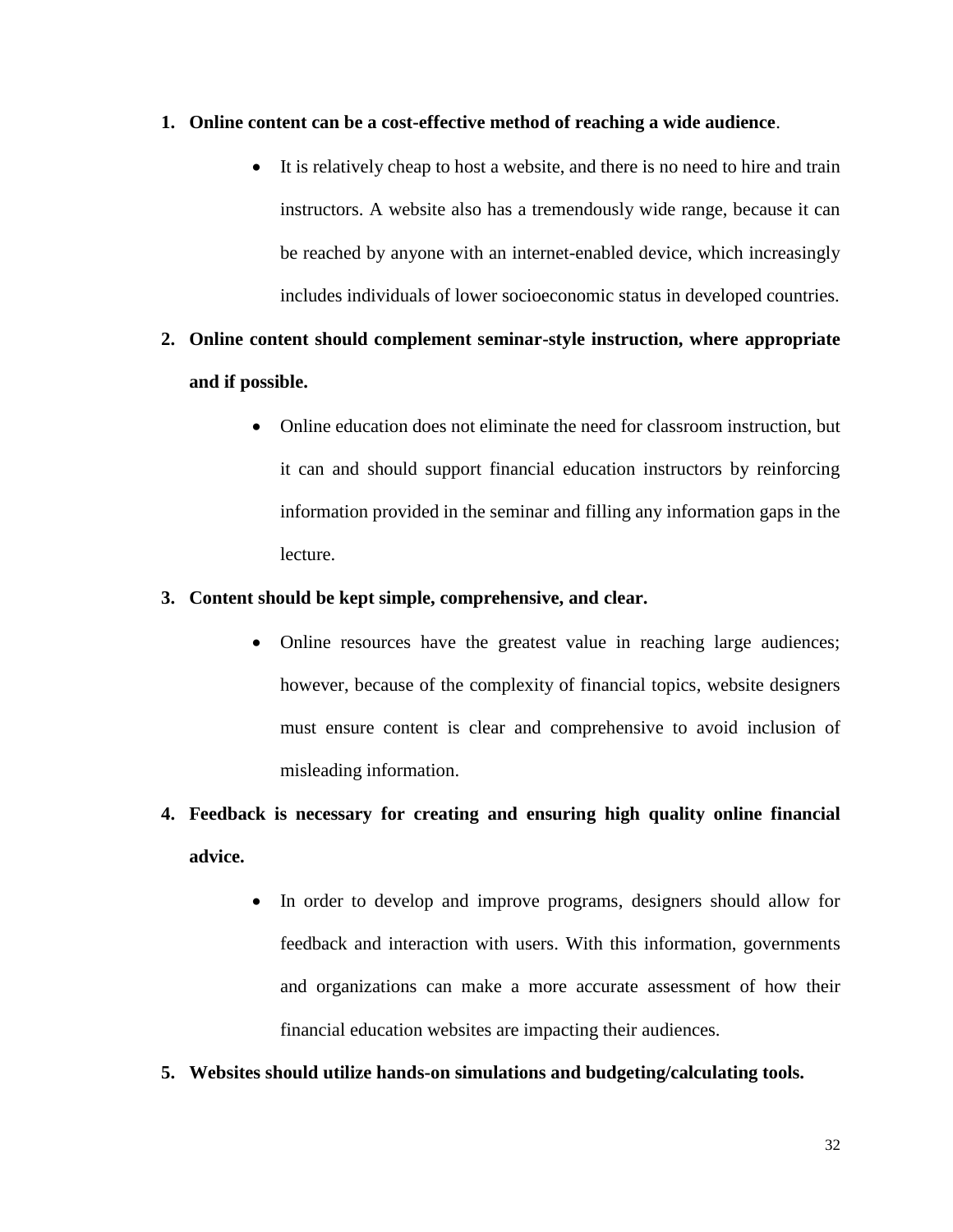Hands-on tools allow individuals to gain real life experience from the comfort of their home. These tools are also much more stimulating than reading materials, which helps individuals engage with the complex content.

#### **6. Online games are an attractive method for teaching financial education.**

 Research has shown that the use of online games for financial education has had high participation rates and is a fun way for individuals to interact with financial topics (CFPB 2014, 30).

### **XI. Conclusion**

Financial education is fundamental to improving financial literacy and well-being. In workplaces, schools, communities, and online, financial education prepares people to make responsible financial decisions throughout their lives. Financial education practitioners worldwide can draw on the lessons from the above case studies to create the most cost-effective and impactful financial education programming. Among the key lessons are targeting financial programs by income, gender, and age group, keeping the curriculum stylistically simple, and taking advantage of new media's wider potential reach. In the United States, Europe and elsewhere, firms, schools, community organizations, and governments can adopt these practices to improve the efficacy of their financial education programs in a variety of settings. These guidelines provide a useful starting framework for policy makers and practitioners. Armed with the knowledge of what has been effective in similar settings, policymakers and practitioners can design effective, successful financial education policies and programs.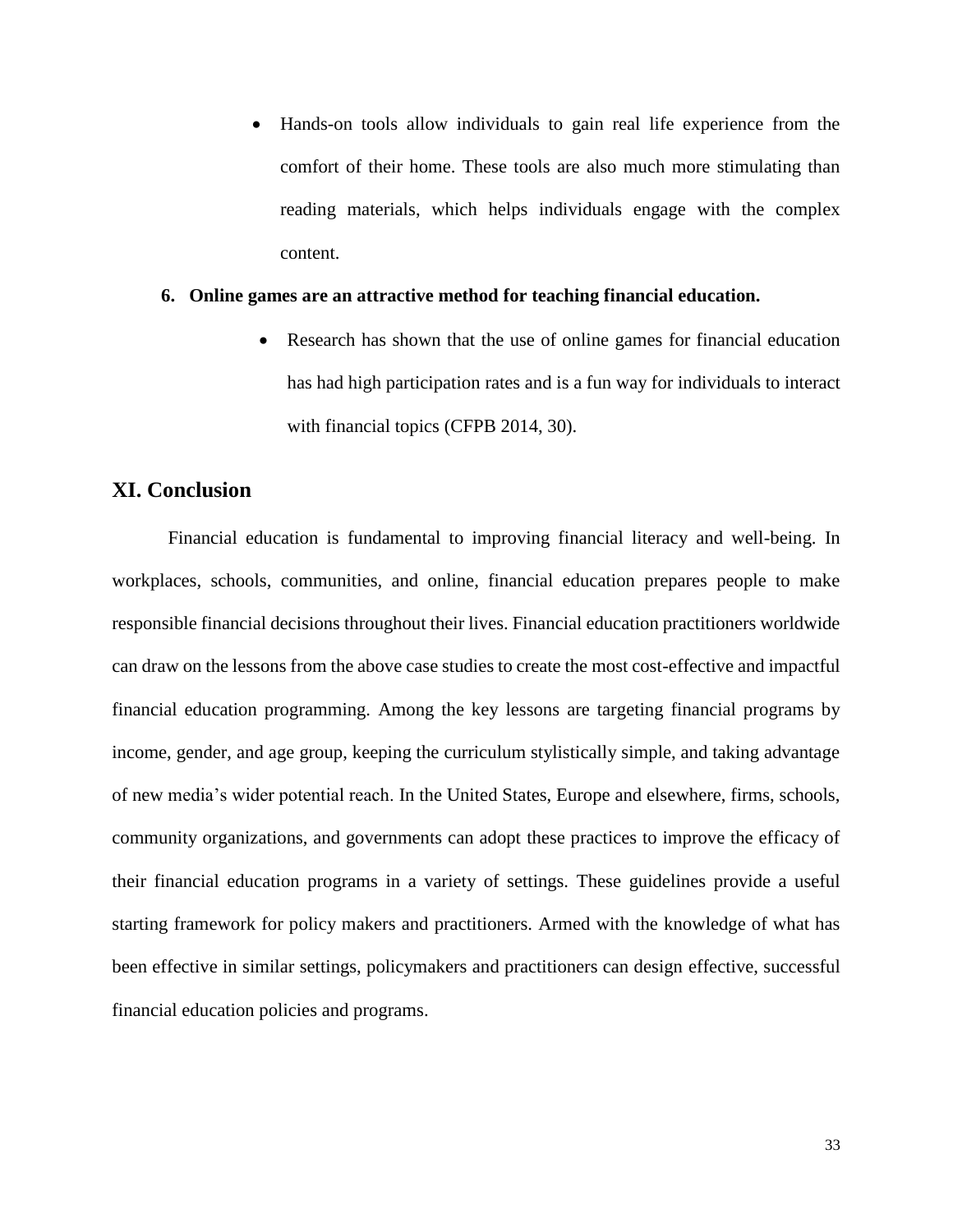# **Works Cited**

- *Autoridade de Supervisão de Seguros e Fundos de Pensões.* Portugal (Website) <http://www.asf.com.pt/NR/exeres/97C24D91-5FD7-4874-9D7D-FFE049D206D9.htm>
- Bayer, P. J., Bernheim, B. D., & Scholz, J. K. (2009). The effects of financial education in the workplace: Evidence from a survey of employers. *Economic Inquiry*, 47(4), 605-624.
- Bernheim, B. Douglas and Daniel Garrett. "The Effects of Financial Education in the Workplace: Evidence from a Survey of Households." *Journal of Public Economics,* 87, 1487-1519. 2003.
- Brown, Alexandra, J. Michael Collins, Maximillian Schmeiser, and Carly Urban. "State-Mandated Financial Education and the Credit Behavior of Young Adults." *Finance and Economics Discussion Series No. 2014-68.* August 29, 2014.
- Bruhn, Miriam, Luciana de Souza Leão, Arianna Legovini, Rogelio Marchetti, and Bilal Zia. "The Impact of High School Financial Education Experimental Evidence from Brazil." World Bank Policy Research Working Paper. WPS6723 2013.
- Business of Social Responsibility. "Financial Inclusion in the Supply Chai: An evaluation of the HERfinance pilot in India." March 2015.
- CIPD. "Workplace financial education: A guide for employers." August 2012.
- CFPB. "Financial Wellness at Work: A Review of Promising Practices and Policies." August 2014.
- Clark, Robert and Annamaria Lusardi. "How Employers Can Help New Hires Save for Retirement: Best Practices that Build Long-Term Financial Security." *FINRA: Insights: American Financial Capability.* September 2012.
- Clark, Robert, Melinda Morrill, and Jennifer Maki. "Encouraging New Hires to Save for Retirement." FLC Working Paper No. WR-892-SSA. 2011.
- Crossan, Diana. "How to Improve Financial Literacy: Some Successful Strategies." *Pension Research Council Working Paper: University of Pennsylvania.* October 2010.

Doorways to Dreams Fund. "Can Games Build Financial Capability? A Financial Entertainment Report." 2012.

Doorways to Dreams Fund. "Save To Win™ Impact: 2014 Overview." December 2014.

GFLEC Toolkit. United States (Website). <http://www.globalfinancialliteracyproject.org/#!toolkit/c222e>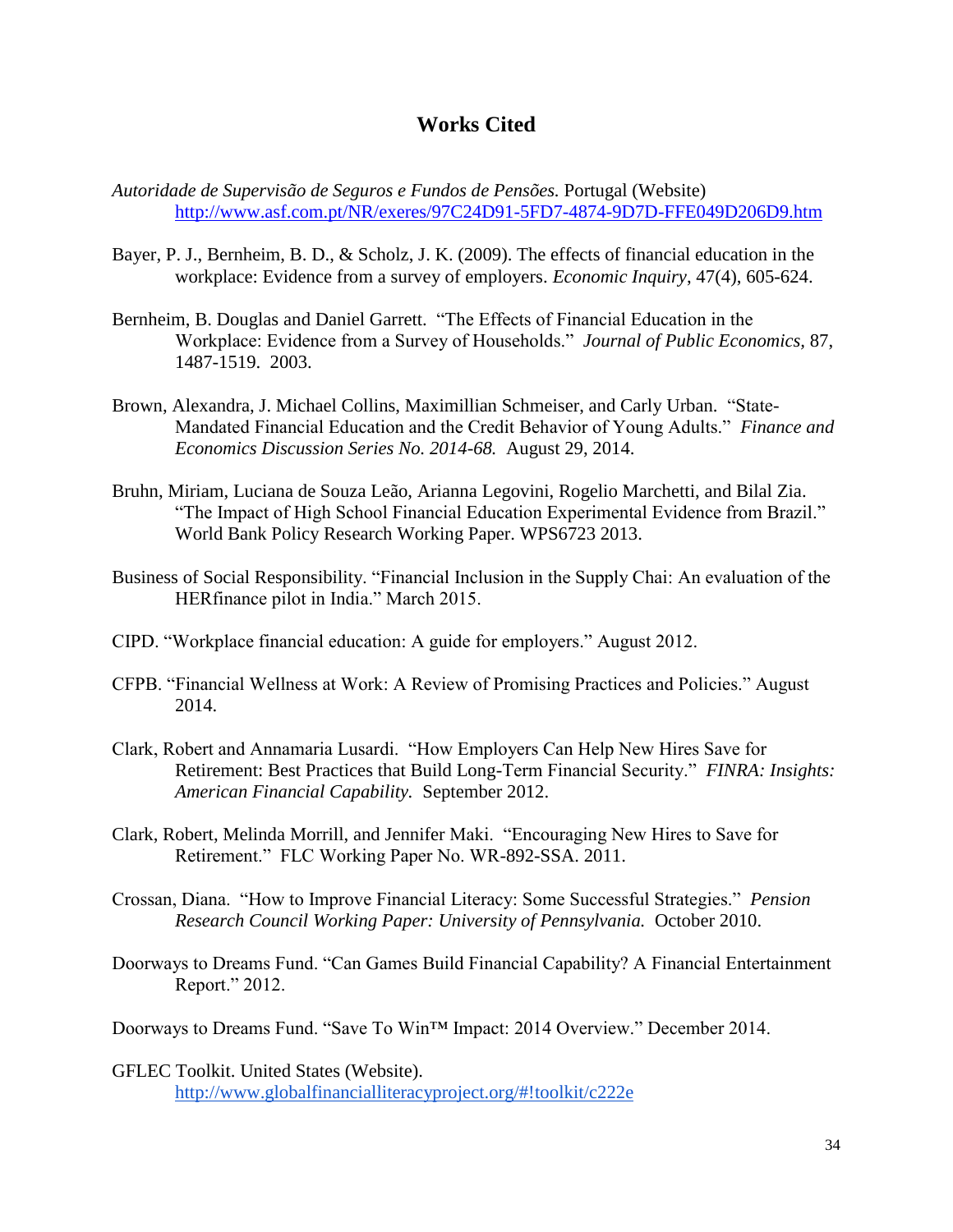- Goda,Gopi, Colleen Manchester, and Aaron Sojourner. "What Will My Account Really Be Worth? An Experiment on Exponential Growth Bias and Retirement Saving." FLC Working Paper No. WR-873-2. 2012.
- Graham Judy, Edward Stendardi Jr, Joan Meyers, and Mark J. Graham "Gender differences in investment strategies: An information processing perspective." *International Journal of Bank Marketing* 1/20. 2002.
- Fox, Jonathan, Suzanne Bartholomae, and Jinkook Lee. "Building the Case for Financial Education." *The Journal of Consumer Affairs,* 39.1. Summer 2005.
- Hira, Tahira. and Cäzilia Loibl, "Understanding the Impact of Employer-Provided Financial Education on Workplace Satisfaction.", *The Journal of Consumer Affairs*, 39 J., 173- 185. Summer 2005.
- Hospido, Laura, Ernesto Villanueva, and Gema Zamarro. "Finance for All: The Impact of Financial Literacy Training in Compulsory Secondary Education in Spain." *Institute for the Study of Labor Discussion Paper Series.* Discussion Paper No. 8902. March 2015.
- Joo, So-Hyun and John E. Grable. "Improving Employee Productivity: The Role of Financial Counseling and Education." *Journal of Employment Counseling,* 37. 2000.
- Melanie Lührmann, Marta Serra-Garcia, Joachim Winter, "Teaching teenagers in finance: Does it work?" *Journal of Banking & Finance*, Volume 54, May 2015, Pages 160-174.
- Lusardi, Annamaria and Olivia S. Mitchell. "Baby boomer retirement security: The role of planning, financial literacy, and housing wealth." *Journal of Monetary Economics*, 54, 205–224. 2007.
- Lusardi, Annamaria, and Olivia S. Mitchell. 2014. "The Economic Importance of Financial Literacy: Theory and Evidence." *Journal of Economic Literature*, 52(1): 5-44.
- Lusardi, Annamaria. "Financial Literacy Around the World (FLAT World)." *FINRA Investor Education Foundation, Insights: Financial Capability.* April 2013.
- Money Advice Service. United Kingdom (Website). <https://www.moneyadviceservice.org.uk/en>
- Turkey: I Can Manage My Money. OECD International Gateway for Financial Education, Database of Programs (Website). [http://www.financial-education.org/Turkey\\_I\\_Can\\_Manage\\_My\\_Money.html](http://www.financial-education.org/Turkey_I_Can_Manage_My_Money.html)
- OECD/INFE. "Evaluating Financial Education Programmes: Survey, Evidence, Policy Instruments and Guidance." September 2013.